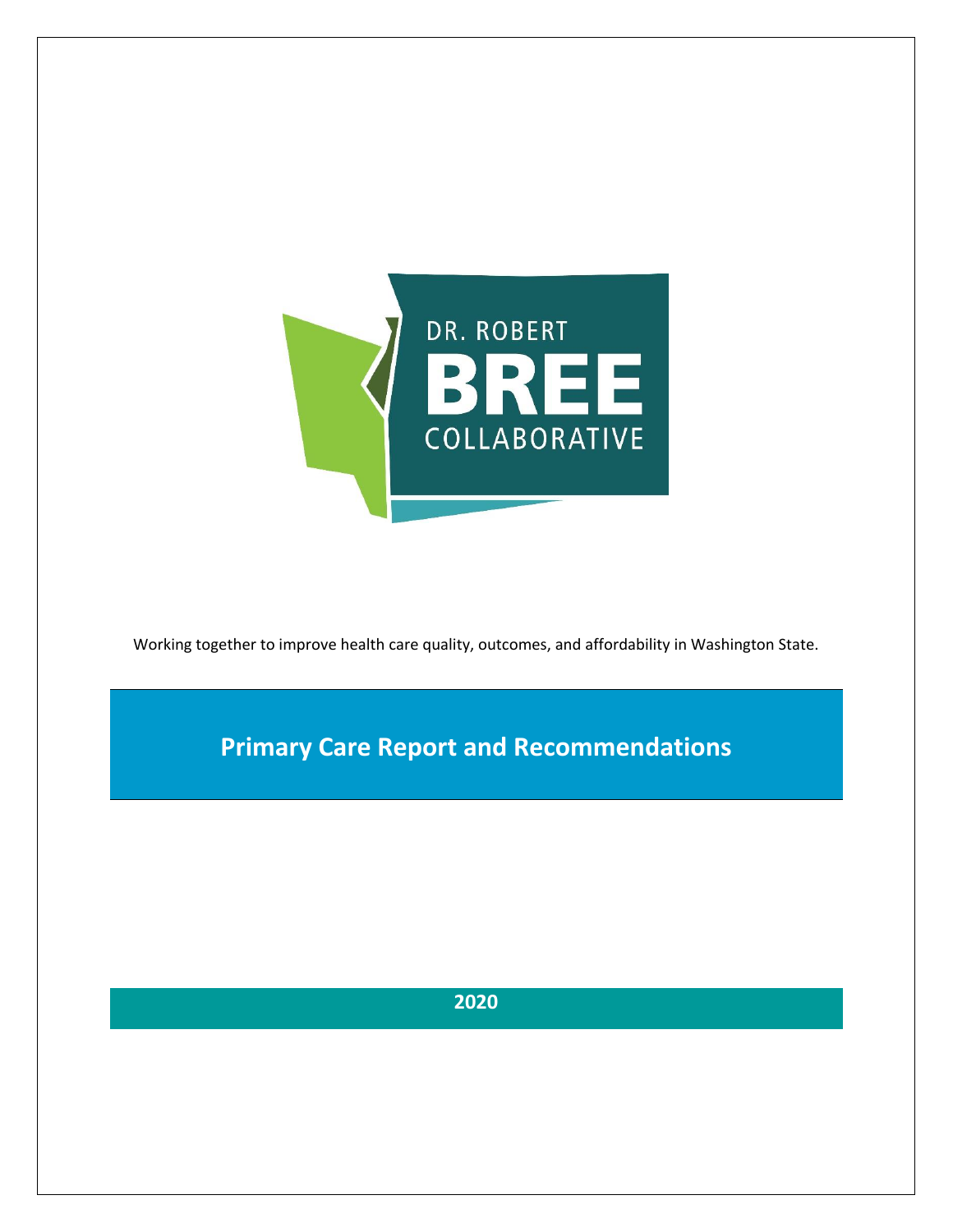# **Contents**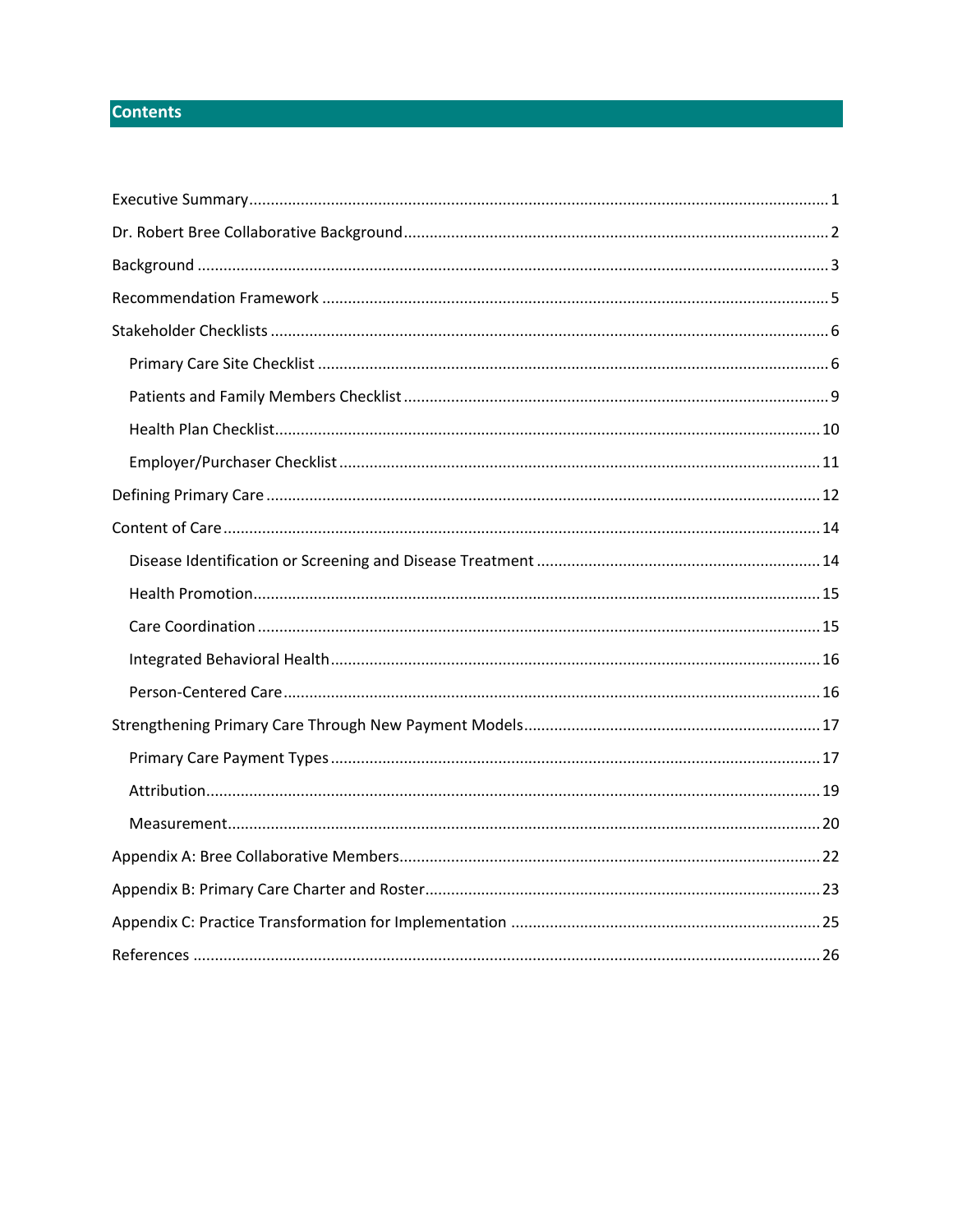<span id="page-2-0"></span>*Primary care access and quality impact all 329 million Americans. Geographic access varies significantly and is often lower in areas with a higher proportion of people of color, adding to health disparities.* 

Primary care, widely identified as the cornerstone of the health care system, is the usual source of health promotion, disease prevention, and care for a population's acute and chronic health problems. The definition of primary care starts with a broad scope of services and general attributes and is often described in contrast to health care services provided for urgent needs or within a hospital or surgical setting.

Access to regular, high-quality care is a challenge for many. These issues are influenced and compounded by low reimbursement for primary care compared to specialty care and hospital care. Low reimbursement leads to not enough time being spent with an individual patient in the visit. Compounding the issue of low reimbursement is the fact that many of the activities expected of a highperforming primary care practice are not reimbursed by traditional fee-for-service payment approaches.

To address issues of limited access and uncertain definitions, the Bree Collaborative elected to develop standards to develop a state-wide definition for primary care to support multi-payor payment reform. The workgroup met through 2020 to recommend system- and individual-level changes to build a healthcare system that truly meetings the needs of a diverse population. The workgroup's goal is to foster a common understanding of primary care through defining primary care, discussing measurement of primary care, and outlining components of primary care that are impactful on population health.

This report outlines the benefits of accessing primary care for a population as well as the issues with current reimbursement models on page 3 and the focus areas for these recommendations on page 5. Pages 6-11 include checklists for primary care, for health plans, for people receiving care, and for employer groups to support the focus areas. Must have infrastructure elements for primary care are listed on page 6 including those around team-based, evidence-informed, and whole-person care; available behavioral health; patient panels; accessible care; and supportive health information technology. Primary care is further defined on pages 13-14 including a philosophical framework of being accountable, first contact, comprehensive, continuous, coordinated, and appropriate. Content of care visits is discussed on page 15 and approaches to reimbursement including measurement on page 18.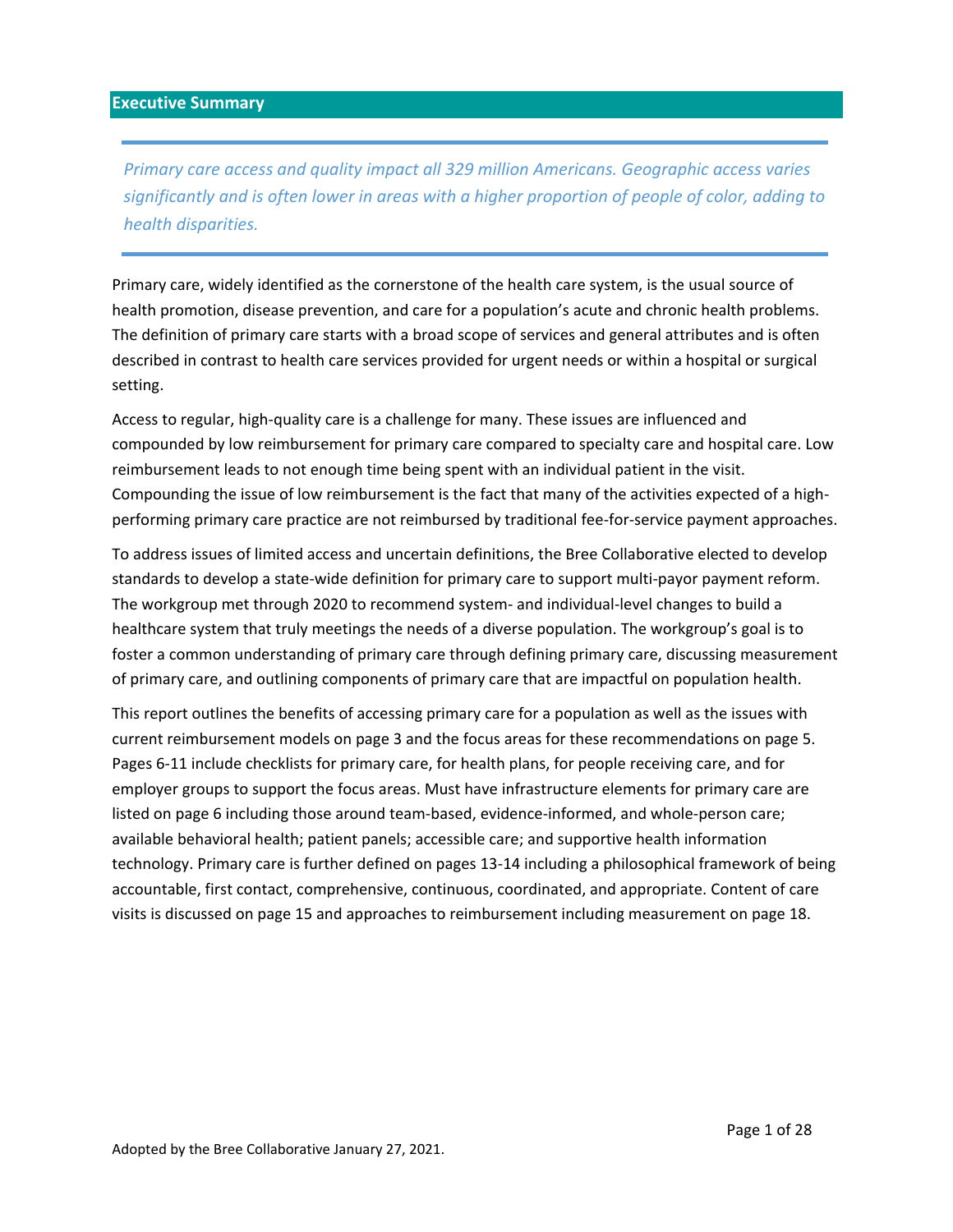## <span id="page-3-0"></span>**Dr. Robert Bree Collaborative Background**

The Dr. Robert Bree Collaborative was established in 2011 by Washington State House Bill 1311 *"…to provide a mechanism through which public and private healthcare stakeholders can work together to improve quality, health outcomes, and cost effectiveness of care in Washington State."* The Bree Collaborative was named in memory of Dr. Robert Bree, a leader in the imaging field and a key member of previous healthcare quality improvement collaborative projects.

Members are appointed by the Washington State Governor and include public healthcare purchasers for Washington State, private healthcare purchasers (employers and union trusts), health plans, physicians and other healthcare providers, hospitals, and quality improvement organizations. The Bree Collaborative is charged with identifying healthcare services annually with substantial variation in practice patterns, high utilization trends in Washington State, or patient safety issues. For each healthcare service, the Bree Collaborative identifies and recommends best-practice, evidence-based approaches that build upon existing efforts and quality improvement activities to decrease variation. In the bill, the legislature does not authorize agreements among competing healthcare providers or health carriers as to the price or specific level of reimbursement for healthcare services. Furthermore, it is not the intent of the legislature to mandate payment or coverage decisions by private healthcare purchasers or carriers.

See **Appendix A** for a list of current Bree Collaborative members.

Recommendations are sent to the Washington State Healthcare Authority for review and approval. The Healthcare Authority (HCA) oversees Washington State's largest healthcare purchasers, Medicaid and the Public Employees Benefits Board Program, as well as other programs. The HCA uses the recommendations to guide state purchasing for these programs. The Bree Collaborative also strives to develop recommendations to improve patient health, healthcare service quality, and the affordability of healthcare for the private sector but does not have the authority to mandate implementation of recommendations.

For more information about the Bree Collaborative, please visit: [www.breecollaborative.org.](http://www.breecollaborative.org/)

The Bree Collaborative elected to develop standards to develop a state-wide definition for primary care to support multi-payor payment reform. The workgroup met from January to XXX 2020 to recommend system- and individual-level changes to build a healthcare system that truly meetings the needs of a diverse population.

See **Appendix B** for the Primary Care Workgroup charter and a list of members.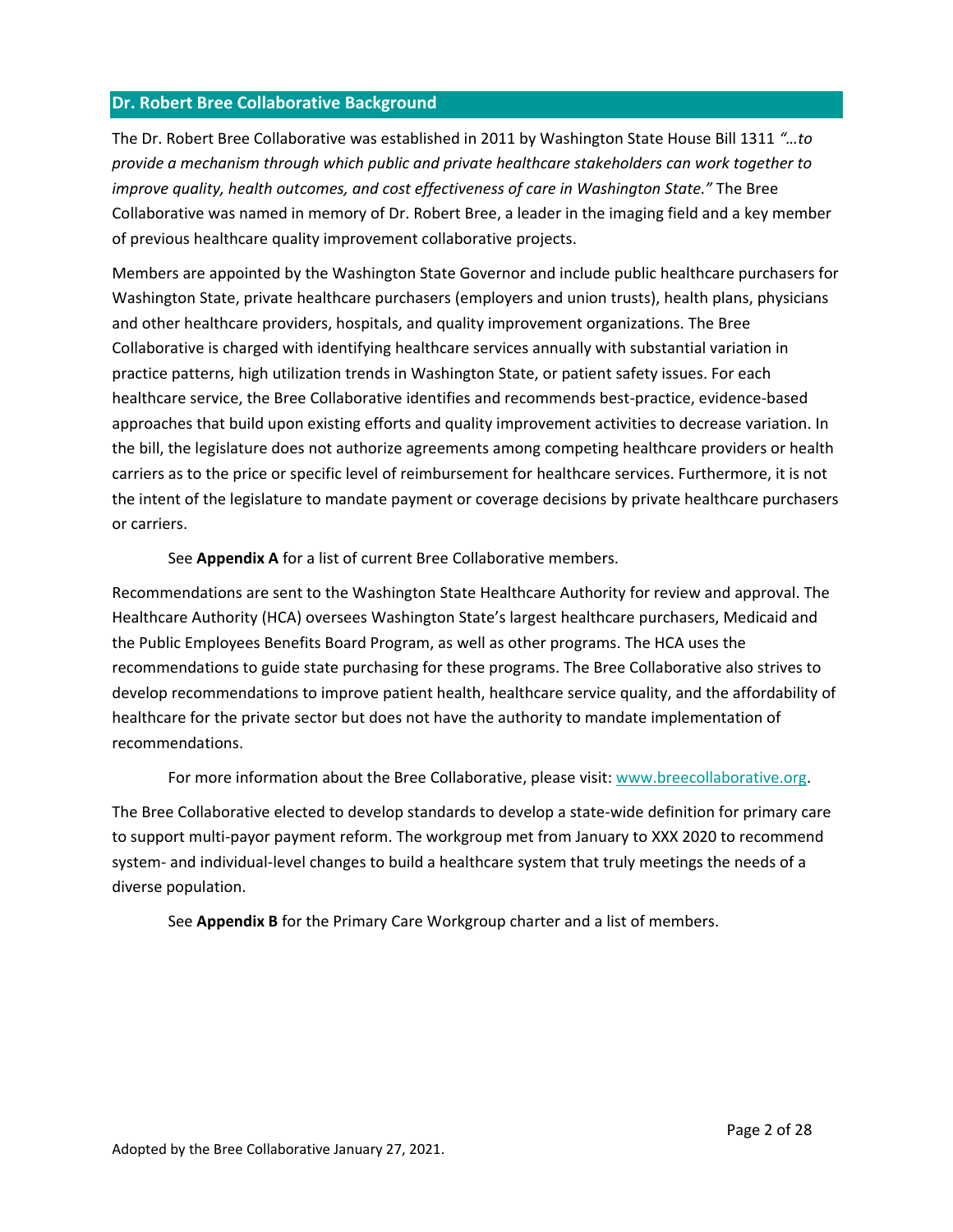## <span id="page-4-0"></span>**Background**

Primary care, widely identified as the cornerstone of the health care system, is the usual source of health promotion, disease prevention, and care for a population's acute and chronic health problems.<sup>1</sup> Efforts to define primary care often start with a broad scope of services, general attributes in an outpatient or ambulatory care setting, and are often described in contrast to health care services provided for acute or urgent needs or within a hospital or surgical setting. The delivery of comprehensive primary care services is also frequently associated with certain types of providers that are trained to provide first contact, comprehensive, continuous, and coordinated care – the hallmarks of primary care.

#### *Access and Outcomes*

In a report from the Primary Care Collaborative, the authors note that "*consistent and growing evidence shows that primary care-oriented systems achieve better health outcomes, more health equity, and lower costs.*" <sup>2</sup> A lack of a sufficient primary care workforce is a growing issue that impacts accessibility in Washington State as well as nationally.<sup>3</sup>

Access to primary care depends on multiple factors: availability, accessibility or how close a delivery site is to where a person lives or works, convenience or the hours that the delivery site operates and the modes in which care is offered such as in-person or virtually, affordability or cost of care, and acceptability or how well the care that is offered matches a person's individual needs and preferences such as through the availability of care in different languages. <sup>4</sup> Accessibility, defined as physical proximity, is the most well-studied factor associated with individual and population health, consistently showing a positive impact when compared with populations farther away from primary care.<sup>5</sup> Early studies in the 1990s found an association between a higher ratio of primary care physicians at a statelevel and population-level health outcomes such as lower all-cause mortality and mortality from heart disease, cancer, stroke, as well as infant mortality.<sup>6</sup> Presence of primary care providers is also associated with increased life span, reduction in infant low birth weight, better overall patient experience, and a person's self-rated health.<sup>7,8,9</sup>

Access to regular, high-quality care is a challenge for many. Analysis of urban census tracts show lower levels of access to primary care for specific populations, such as areas with a higher proportion of Black Americans.<sup>10</sup> Those living in rural areas also have lower levels of access to primary care.<sup>11</sup> A primary care delivery site may be located in close geographic proximity but may not be of high quality, may have hours that render it inaccessible, or the providers may not be taking new patients.

<span id="page-4-1"></span>These issues are influenced and compounded by low reimbursement for primary care compared to specialty care and hospital care, with the United States spending between 5-7% of total health care expenditure on primary care and Washington State spending between 4.4% to 5.6% of total expenditure on primary care.<sup>,12</sup> Low reimbursement leads to fewer physicians choosing to practice in primary care, opting instead for higher reimbursed and thus higher paying specialty care, and to not enough time being spent with an individual patient during primary care visits. Many argue that there is not currently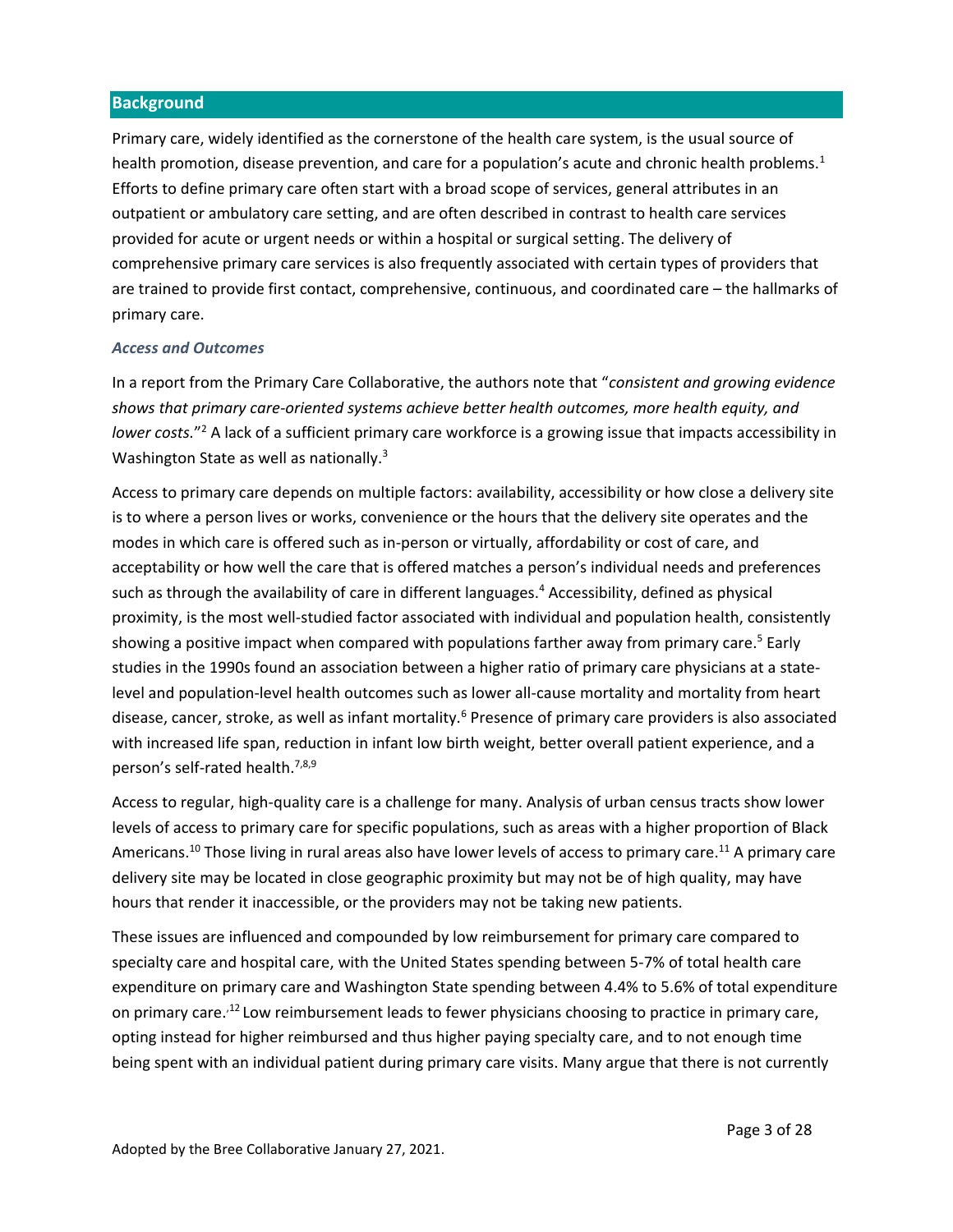enough time in a clinical visit to deliver all the services recommended by the US Preventive Services Task Force (USPSTF) to a complete panel of patients without reducing panel size by half.<sup>13</sup>

Compounding the issue of low reimbursement is the fact that many of the activities expected of a highperforming primary care practice are not reimbursed by traditional fee-for-service payment approaches. Examples of these activities that are frequently identified as features of high-performing or "advanced" models of primary care are included here:

- Proactive outreach to patients with upcoming or overdue preventive tests or screenings
- Ongoing engagement with patients who have complex or multiple chronic conditions to ensure adherence to agreed upon care plan
- $\bullet$  Active management
- Daily team huddles that consider the needs of all patients– those on the visit schedule for the day as well as those not on the schedule
- Health information technology implementations that support population and individual health analytics to properly resource and manage the patient panel while also meeting individual care needs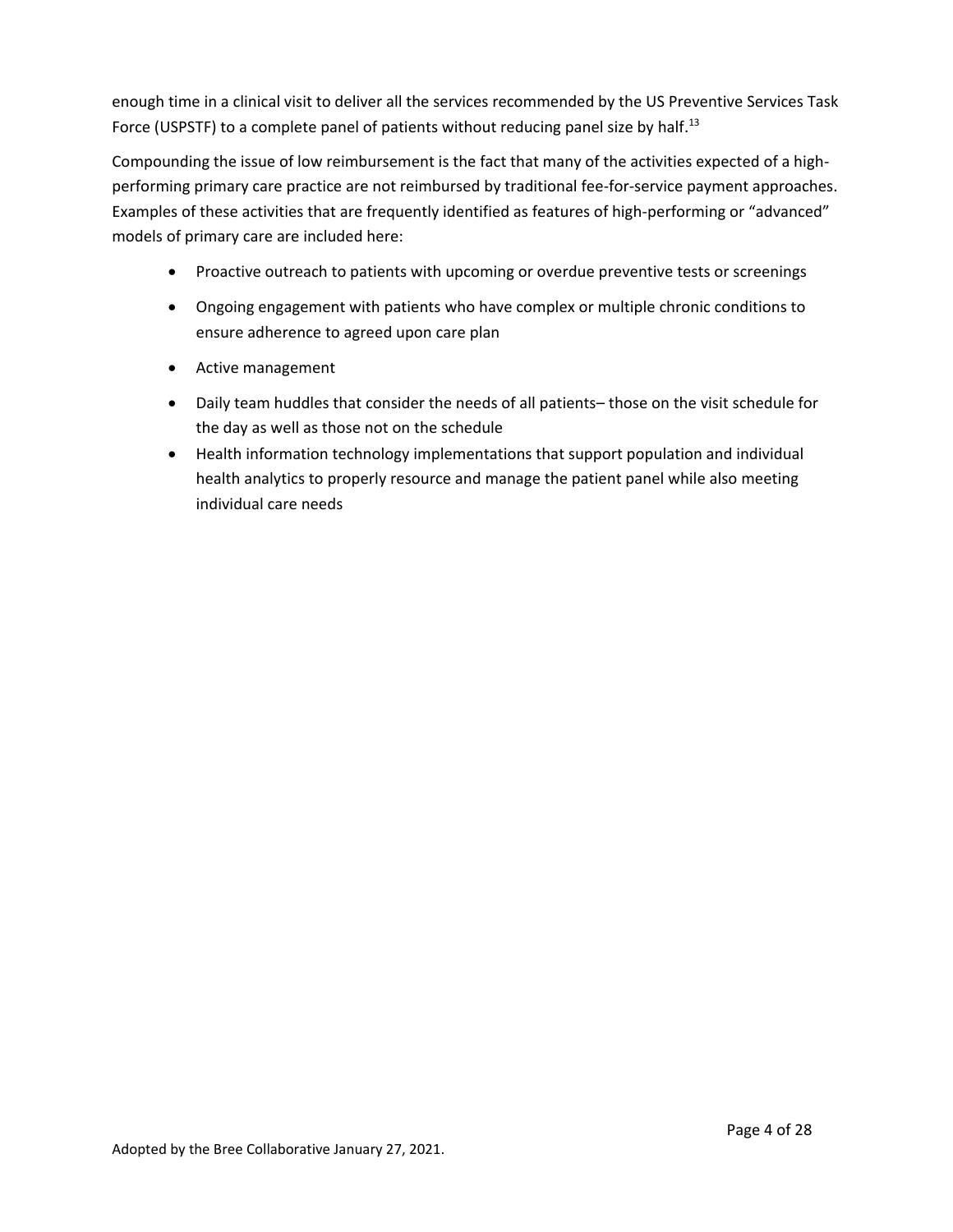# <span id="page-6-0"></span>**Recommendation Framework**

The workgroup's goal is to foster a common understanding of primary care to increase primary care accessibility and availability.

| <b>Focus Area</b>                                             | <b>Definition</b>                                                                                                                                                                                                                                                                                                                                                                                                                                                                                              |  |
|---------------------------------------------------------------|----------------------------------------------------------------------------------------------------------------------------------------------------------------------------------------------------------------------------------------------------------------------------------------------------------------------------------------------------------------------------------------------------------------------------------------------------------------------------------------------------------------|--|
| <b>Defining Primary Care</b>                                  | Team-based care led by an accountable provider that serves as a<br>person's source of first contact with the larger healthcare system and<br>coordinator of services that the person receives. Primary care includes a<br>comprehensive array of appropriate, evidence-informed services to<br>foster a continuous relationship over time. This array of services is<br>coordinated by the accountable primary care provider but may exist in<br>multiple care settings or be delivered in a variety of modes. |  |
| <b>Components of Primary</b><br><b>Care with Large Impact</b> | Care coordination<br>Integrated behavioral health<br>Disease prevention and screening<br>$\bullet$<br>Chronic condition management<br>$\bullet$<br><b>Medication management</b><br>Health promotion<br>Person-centered care that considers physical, emotional, and<br>social needs                                                                                                                                                                                                                            |  |
| <b>Measuring Primary Care</b>                                 | Based in claims, care delivered in an ambulatory setting by a predefined<br>group of providers and team members as a proportion of total cost of<br>care                                                                                                                                                                                                                                                                                                                                                       |  |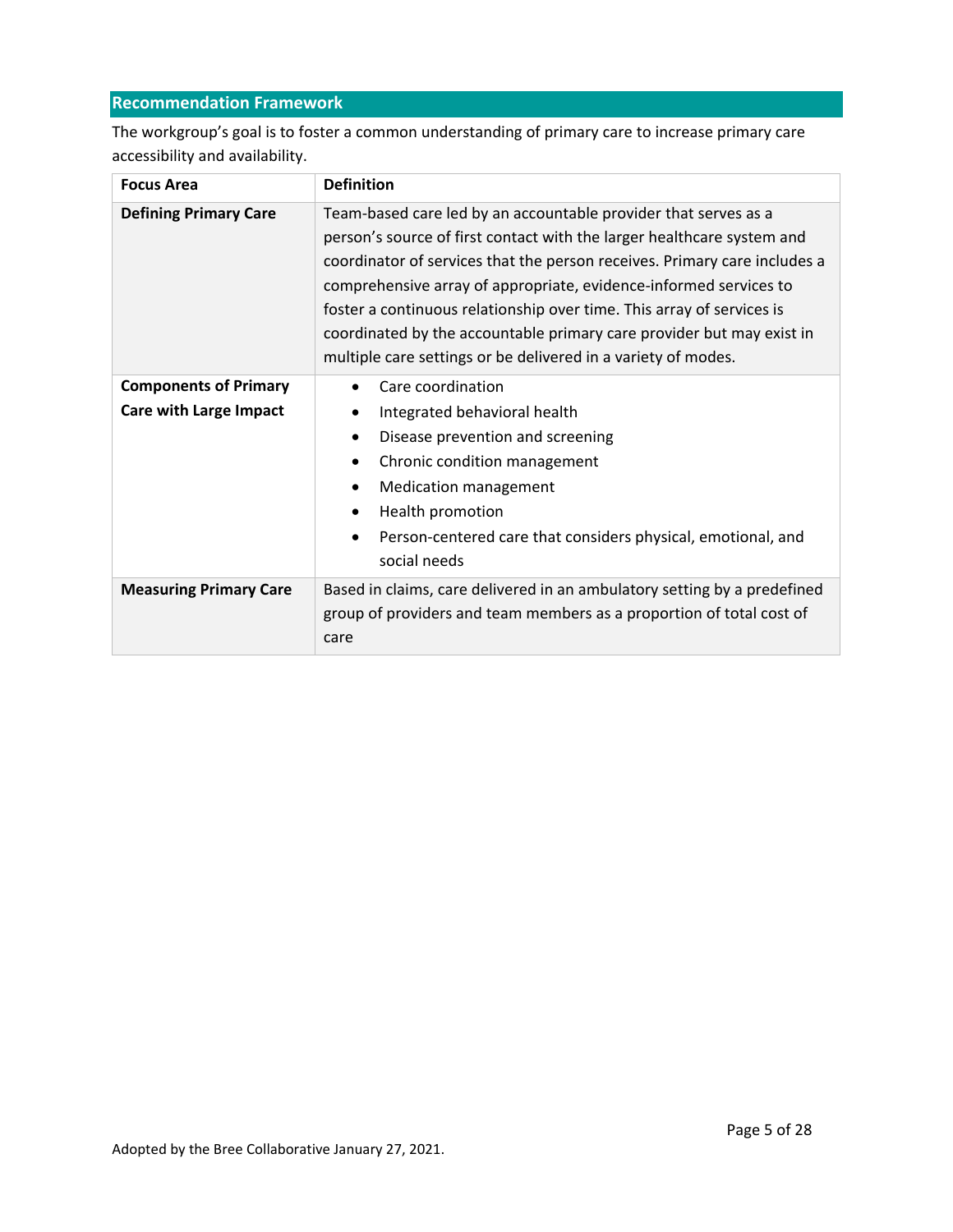## <span id="page-7-0"></span>**Stakeholder Checklists**

#### <span id="page-7-1"></span>*Primary Care Site Checklist*

#### **Must have elements:**

- $\Box$  Team-based care strategies (e.g., huddles, care management meetings, high-risk patient panel review) are consistently used through co-located or integrated models. The team can include the clinical team including nursing, social services, community services, and home-based care.
- $\Box$  Behavioral health provider(s) are part of the care team through co-located or integrated models
- $\Box$  Active patients are assigned or attributed to a primary care provider or team for advanced clinical judgment, the primary care team may/may not reside in the same physical setting and does not need to have the same organizational affiliation to act as a team
- $\Box$  Care is evidence-based or evidence informed
- $\Box$  Services that address the whole person (multiple organ systems) are regularly offered including:
	- $\Box$  Active management of chronic diseases
	- $\Box$  Acute care for minor illnesses and injuries
	- $\Box$  Office-based procedures and diagnostic tests
	- $\Box$  Preventive services including USPSTF recommended cancer screenings
	- $\Box$  Patient education
	- $\Box$  Self-management support
	- □ Medication management
	- $\Box$  Chronic condition management
	- $\Box$  Behavioral health support
- $\Box$  Convenient and flexible care options allow easy access to the right care in the right setting when needed.
	- $\Box$  At least one alternative to traditional physical and behavioral health office visits is offered (e.g., e-visits, phone visits, group visits, home visits, alternate location visits)
	- $\Box$  Site also offers expanded hours (e.g., early mornings, evenings, weekends)
- $\Box$  Health information technology is in place that supports management of the patient panel at a population health level while also supporting optimal care at the individual patient level. To be effective, the primary care provider must be "connected" to the broader healthcare ecosystem through some mechanism that supports interoperability, such as a Health Information Exchange (HIE) that supports a longitudinal patient-centric record and near/real time alerts to support

# The following are strongly recommended for high quality primary care

#### **Infrastructure**

- $\Box$  Forms and protocols (e.g., mission statement, employee materials) reflect that the delivery site has an open and affirming environment that includes non-discrimination in hiring practices
- $\Box$  Age-appropriate and culturally inclusive reading materials and audiovisual aids are available in the reception area and examination rooms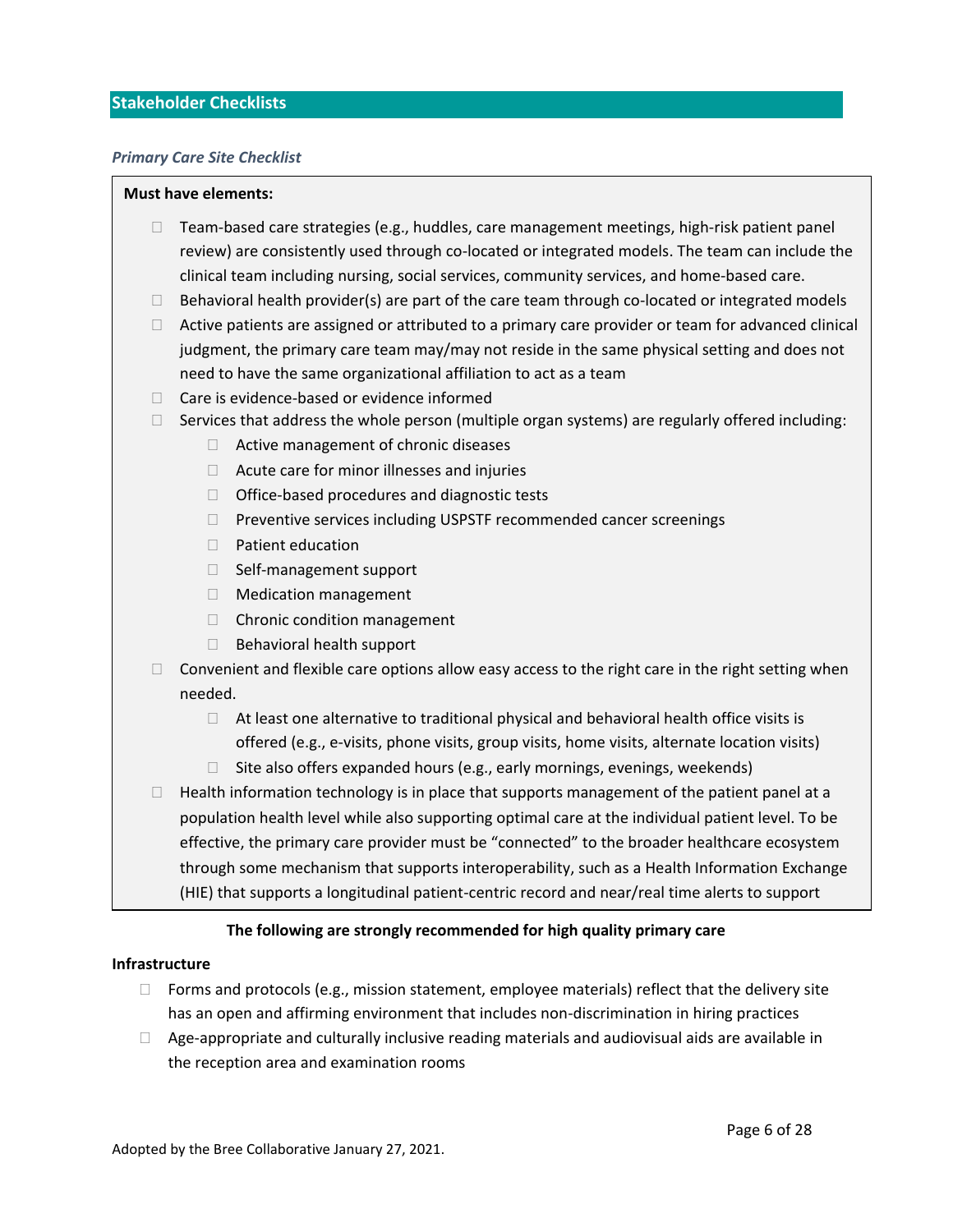#### **Access**

- $\Box$  The site is physically accessible to those with mobility issues including entering/exiting, moving within the facility, and during the clinical encounter such as seating within an exam room.
- $\Box$  Translation services for languages common among the patient population are available. This can include providers who speak a patient and family's language, presence of a certified interpreter, or a telephonic interpreter. Family or friends are **not** used to translate during a clinical encounter
- $\Box$  Patient-facing forms and information:
	- $\Box$  Are readable at an 8<sup>th</sup> grade reading level
	- $\Box$  Are available in languages that reflect the patient population
	- $\Box$  Are available in accessible formats (e.g., braille, large print, audio)
	- $\Box$  Use inclusive, non-stigmatizing language
	- $\Box$  Reaffirm the confidentiality of information

## **Information**

- $\Box$  Health record for each active patient contains at least the following and is updated as needed during a visit:
	- $\Box$  Problem list
	- Medication list
	- $\Box$  Surgical history
	- Allergies
	- $\Box$  Race and ethnicity (if disclosed by the person)
	- □ Preferred language
	- □ Sexual orientation
	- $\Box$  Gender identity, chosen pronouns, and chosen name
	- $\Box$  BMI/BMI percentile/growth chart as appropriate
	- Immunization
	- $\Box$  Parenting intention in the next year, if applicable
	- $\Box$  Advance directive or other advance care plan including goals, preferences, needs
	- $\Box$  Other care needs (e.g., oral health, behavioral health)
- $\Box$  Care plan is coordinated, documented, and accessible to all members of the primary care team, regardless of their physical location or organizational affiliation, and others as needed
- $\Box$  Risk stratification process is in place for all empaneled patients that includes:
	- Medical need
	- $\Box$  Behavioral diagnoses
	- $\Box$  Health-related social needs
- $\Box$  At least every two years, site post-visit surveys to measure patient reported outcomes are sent to people who have accessed care including questions on access to care, provider or health team communication, coordination of care, and staff helpfulness
- $\Box$  Whole person needs are identified at a population level and processes are developed to meet needs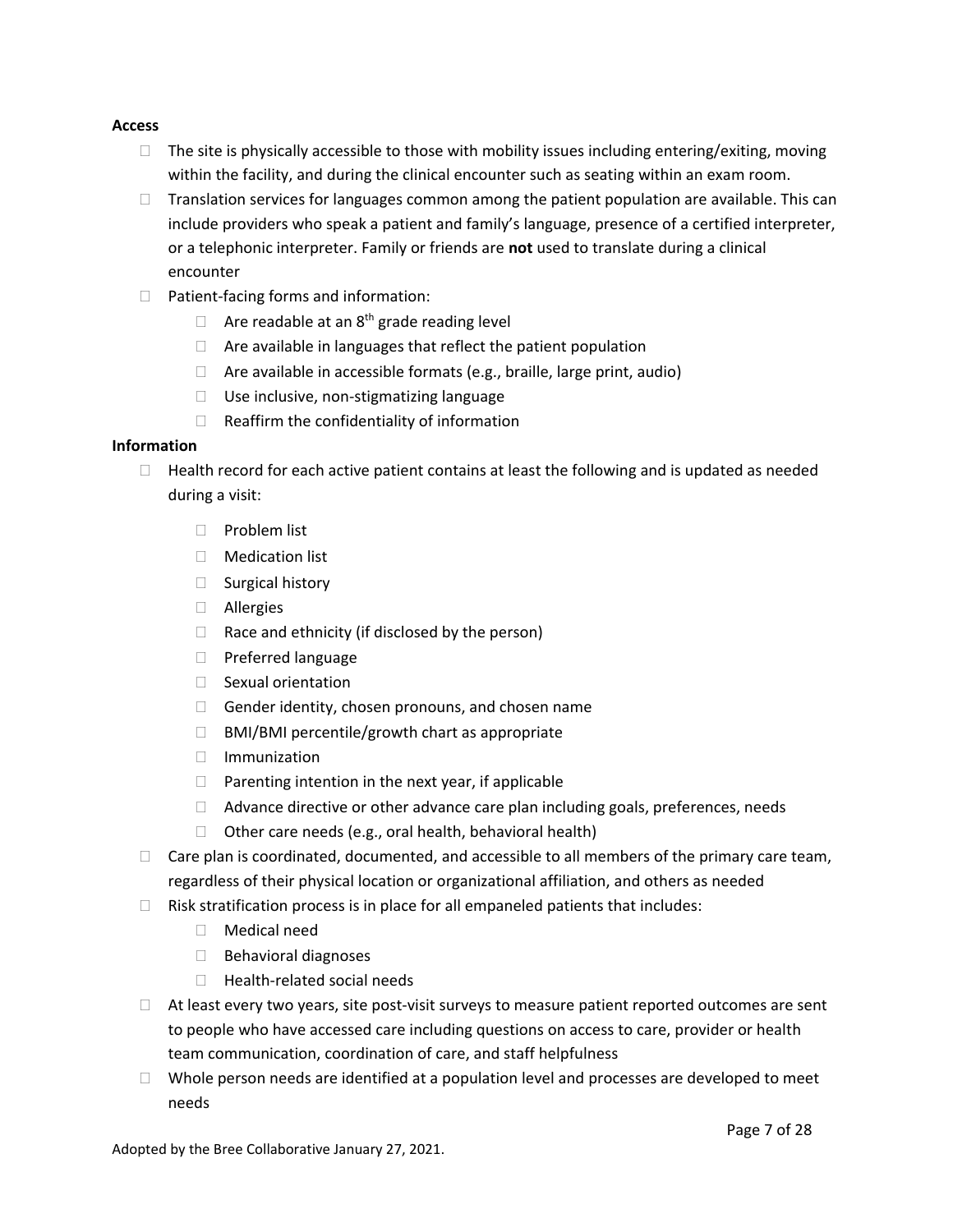- $\Box$  Quality and effectiveness of care improve over time
- $\Box$  Patient visits with assigned clinician or team are tracked and reported to health plans
- $\Box$  Capacity to query and use data to support clinical and business decisions

#### **Referrals**

- $\Box$  Agreements or contracts among providers, plans, and other organizations to coordinate transitions are in place including:
	- $\Box$  Emergency department and inpatient visits
	- $\Box$  Residential and partial treatment facility stays
	- $\Box$  Stays at substance abuse treatment facilities
	- $\Box$  Community resources to support non-medical social needs that impede health improvement
- $\Box$  Referrals to offsite services are tracked
	- $\Box$  Overdue referrals prompt outreach to the patient
- $\Box$  Referral patterns are identified and adjusted to improve patient outcomes and reduce cost and unnecessary care
- $\Box$  Hospitals and EDs responsible for most patients' hospitalizations and ED visits are identified
	- $\Box$  Timeliness of notification and information transfer is assessed
- $\Box$  Opportunities to work with ACHs to improve community supports are identified

#### **Content of Care**

- $\Box$  People are screened at least annually using a validated instrument for:
	- Depression
	- Anxiety
	- □ Suicidality
	- $\Box$  Tobacco use
	- Alcohol
	- □ Other drug use
		- $\blacksquare$   $\rightarrow$  Process for follow-up of brief intervention, brief treatment or referral to treatment is documented
- $\Box$  Coordination of care and meeting care needs (e.g., dentists who may be prescribing)
- $\Box$  During a clinical visit, patients and providers engage in:
	- □ Self-management support
	- $\Box$  Shared decision making
	- $\Box$  Motivational interviewing for behavior change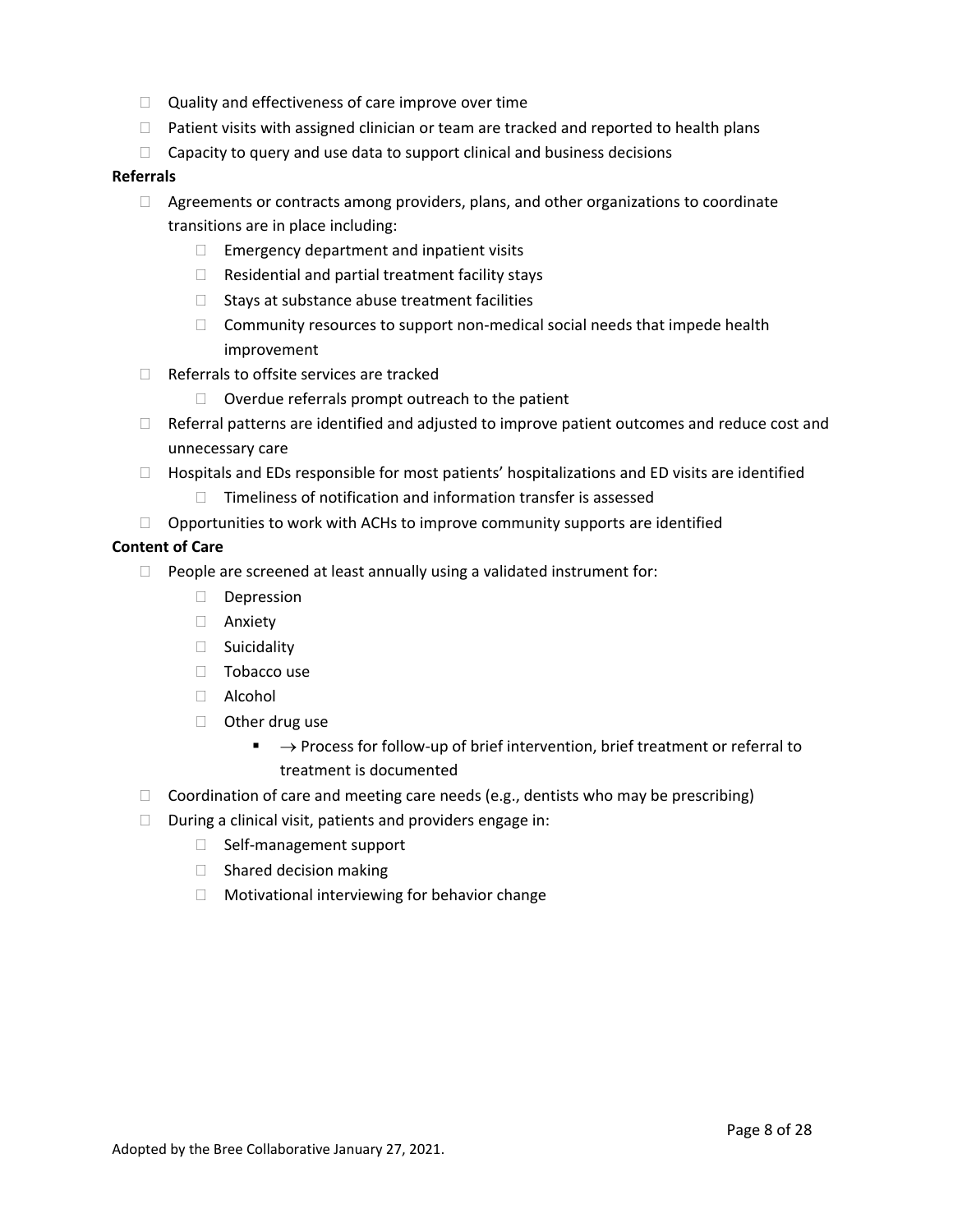## <span id="page-10-0"></span>*Patients and Family Members Checklist*

- $\Box$  Select a primary care provider who meets your needs
- $\Box$  Think about your broad health and wellness-related goals and how your provider and care team might help you meet these goals
- $\Box$  In situations where different options are available, give your provider(s) information about your values and preferences, and discuss options, tradeoffs, and implications of a decision together
- $\Box$  Consider your primary care provider/team your first point of contact to the larger health system for all non-emergent care needs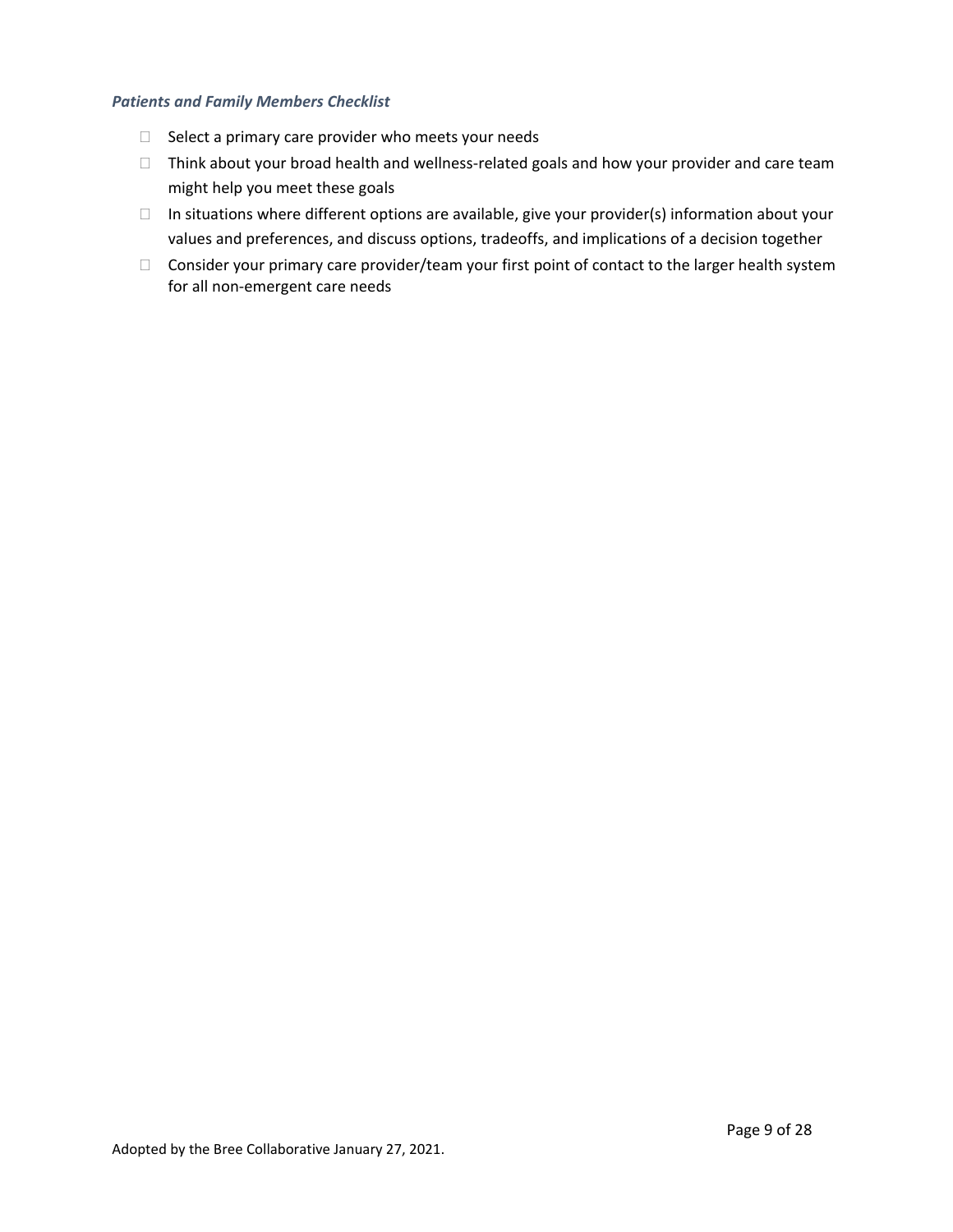## <span id="page-11-0"></span>*Health Plan Checklist*

- $\Box$  Members receive information about the value of primary care, how to access primary care within the network, and are asked or otherwise encouraged to select a primary care provider/team at enrollment
- $\Box$  Members select or are paneled to a primary care provider/team through a claims-based attribution process or other assignment mechanism that is transparent to the purchaser (employer/union), as well as to the individual member.
- $\Box$  Members are notified when a primary care provider is held accountable for their care through a claims-based attribution process or other assignment mechanism. Members should be able to change this by notifying the health plan of their preferred primary care provider within the available network.
- $\Box$  Data from care delivery sites is collected and aggregated to understand variation in care and look for underlying issues such as disparities in access or services provided within and across:
	- o Race and ethnicity
	- o Language
	- o Sex
	- o Screening for relevant cancers of the sexual and reproductive health system
	- o Prenatal care utilization
	- $\circ$  Perinatal care outcomes reported for those who are Black, indigenous, and people of color
- $\Box$  Health plan records accurately reflect a person's gender, pronouns, and chosen name. If gathered at a health plan level such as upon enrollment, this is communicated to care delivery sites with the required permissions to do so in place at the member/individual level
- $\Box$  A payment mechanism supports primary care features that are not reimbursed through traditional fee-for-service payments. These mechanisms include value-based reimbursement such as fee-for-service enhancements or prospective payments made in the form of per member per month (PMPM) payments that could include incentives for transformation, performance-based incentives, or more expansive forms of capitation
	- $\circ$  Multipayor models to increase consistency and reduce unnecessary administrative complexity are prioritized
	- $\circ$  Health plans partner with providers and practices to share relevant information including cost (e.g., services, medication)
	- $\circ$  Payment mechanisms are clearly articulated to employers with the stipulation that the qualifications for payment eligibility and the measures of success are clearly understood and openly shared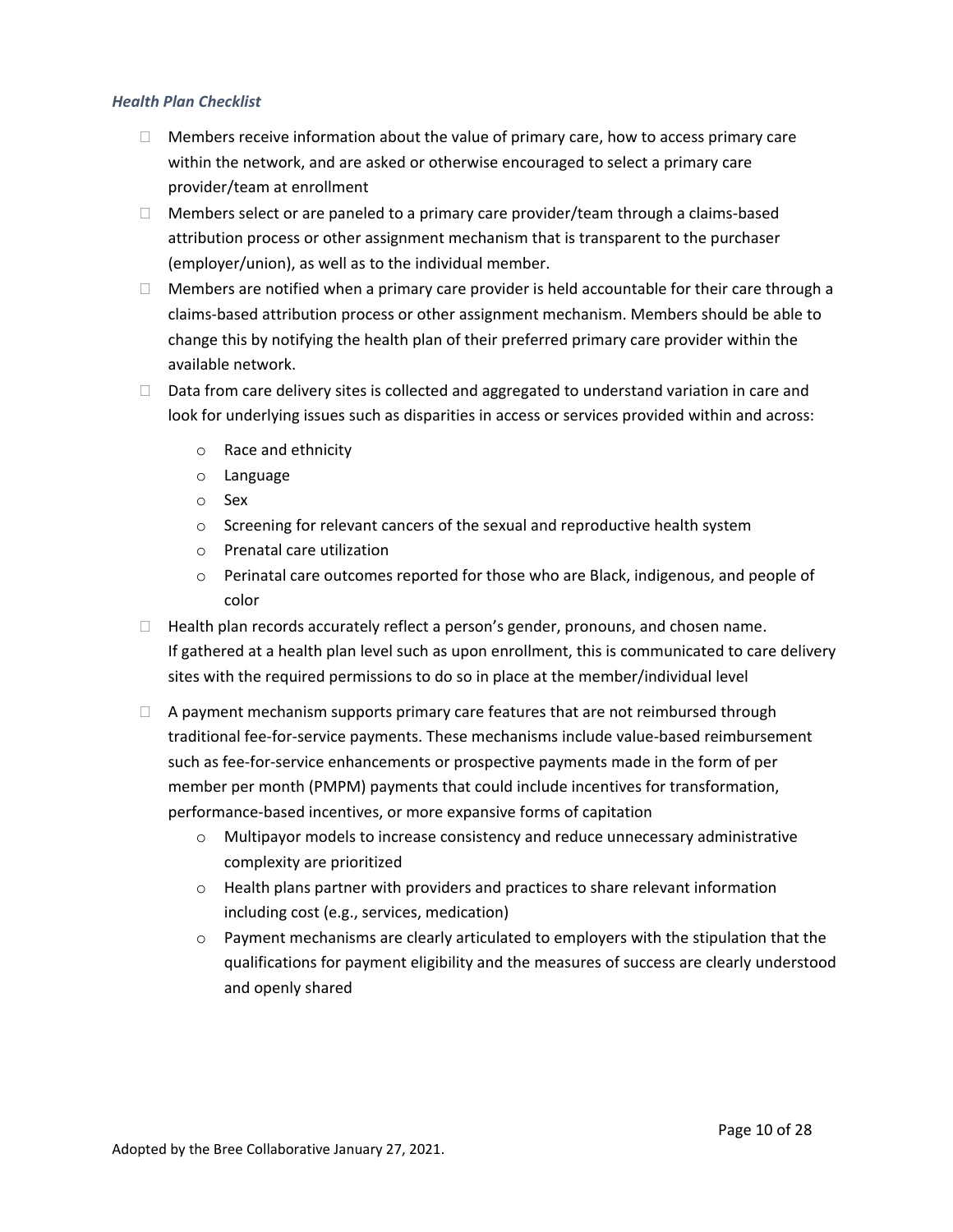## <span id="page-12-0"></span>*Employer/Purchaser Checklist*

- $\Box$  Those who are covered under the selected plan(s) receive information about the value of primary care, how to access primary care within the available plan options, and are asked or encouraged to select a primary care provider/team at enrollment
- $\Box$  Benefit designs are structured to encourage the use of primary care including Value-Based Insurance Design (VBID) mechanisms tied to primary care, such as:
	- $\circ$  \$0 cost for specified in-person or virtual care services delivered by the individual's named primary care provider (that provider is named by the individual or assigned through an attribution or other mechanism)
	- $\circ$  Lower out-of-pocket cost for specialty care accessed after seeing one's primary care provider/team
	- o When qualified high deductible health plans with Health Savings Accounts (HSA's) are in place, the new rules allowing for first dollar coverage under an expanded definition of "preventive services" have been incorporated.
- $\Box$  Agree to support non-fee-for-service payment mechanisms for primary care in partnership with other purchasers to reduce administrative complexity. Non-fee-for-service forms of primary care payment must be clearly articulated by health plans and supported by employers with the stipulation that the qualifications for payment eligibility and the measures of success are also clearly understood and openly shared.
- $\Box$  Contracts with health plans and/or directly with delivery systems require:
	- o Measurement of primary care spend
	- o Total cost of care
	- o Measurement of quality of care
	- o Measurement of disparities in care outcomes by race
	- o Reporting of primary care spend
	- o Targets for primary care spend
	- $\circ$  Requirement that consumers select or be paneled to a primary care provider or team
	- $\circ$  When individual selection is not in place, the primary care provider/team to whom the individual is assigned is clearly communicated and the individual has the ability to change that assignment
	- $\circ$  Penalties for indicators of not-managed and not-coordinated care, like avoidable hospital readmissions or avoidable ED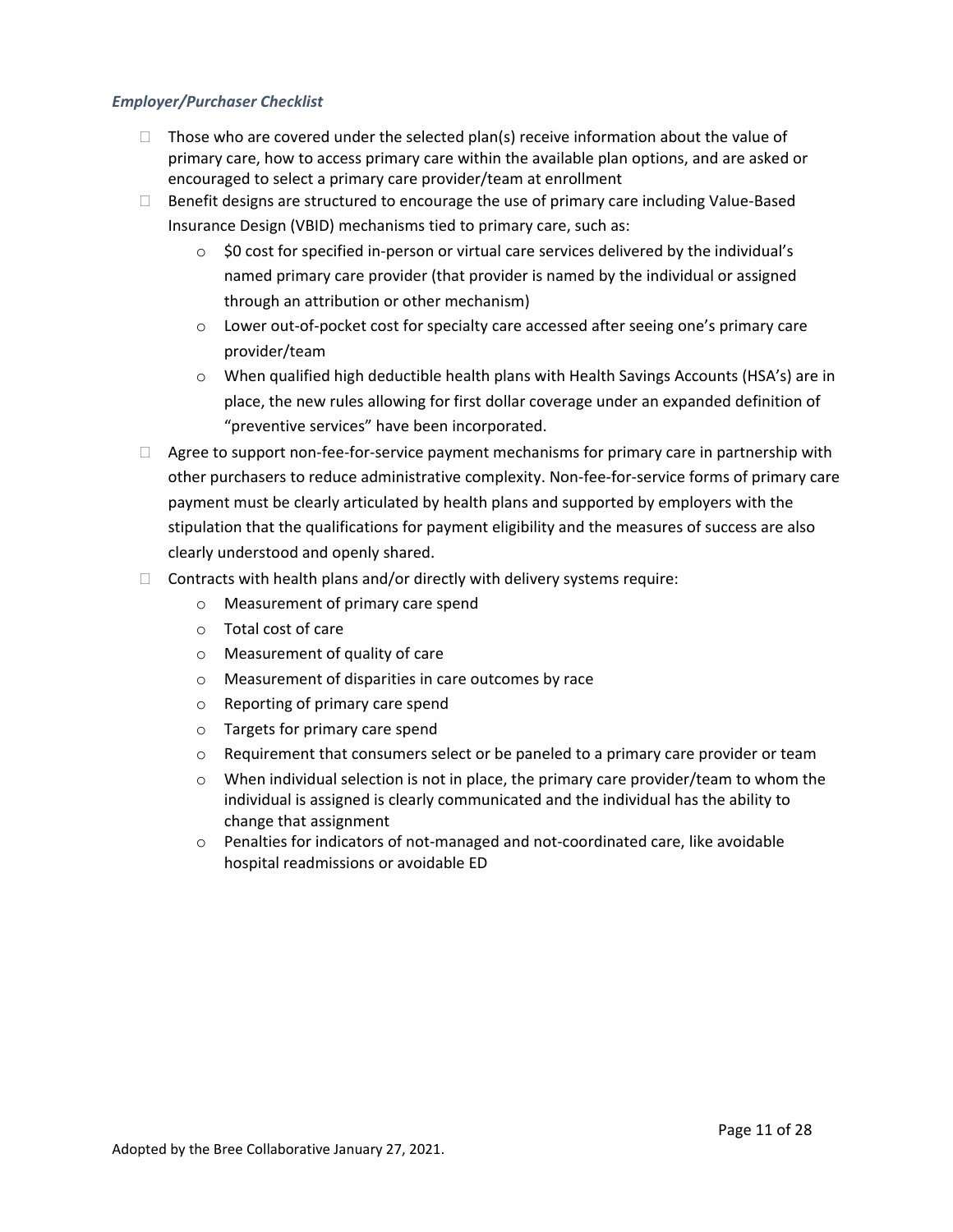## <span id="page-13-0"></span>**Defining Primary Care**

The concept of primary care was first introduced in the 1920s and described by the Institute of Medicine (IOM) in 1978 as being "*accessible, comprehensive, coordinated, continuous, and accountable*."<sup>14</sup> Barbara Starfield further describes primary care as being characterized by first-contact care and being longitudinal and comprehensive.<sup>15</sup> Primary care can further be defined as including advocacy, taking place in the context of a community and family, including goal-oriented care and health promotion, being integrated, and being based on a relationship.<sup>16</sup> In many studies, primary care is defined by four Cs: **first-contact care** that is **comprehensive** in addressing a wide variety of issues from sprains to behavioral health to prenatal care, is **continuous** with multiple touch-points over time, and is **coordinated**. In order to know whether primary care spend is increasing in the state, Washington must first develop an agreed upon definition of primary care that will allow for accurate measurement.

The IOM categorizes possible definitions into care provided by certain clinicians, a particular set of activities, a level or setting of care, the attributes themselves, or as a strategy for organizing a system.<sup>17</sup> More simply, primary care can be defined broadly as consisting of the care provided by a subgroup of medical providers, the set of functions that providers within and outside of that subgroup perform, and/or a general orientation of a health delivery system.<sup>18</sup> A family medicine physician may order a thyroid test which would be considered part of primary care while an endocrinologist ordering that same test may not necessarily be considered primary care. These provider, service, and system categories have been expanded by Milbank into:<sup>19</sup>

- Provider: All the services delivered by pre-defined primary care providers in an ambulatory setting.
- Service: Services that meet particular definitions including being: comprehensive, first-contact for a wide variety of (not limited) conditions, coordinated, and taking place over time (longitudinal).
- Service: All office visits and preventative services within a category independent of the provider type.
- Service and Provider: Based in claims, specific set of pre-defined services delivered by predefined primary care providers not limited to an ambulatory setting.
- Health systems: Primary care delivered at a system level, useful for capitated systems but most difficult to measure.

In Washington State, primary care provider is defined as "a general practice physician, family practitioner, internist, pediatrician, osteopathic physician, naturopath, physician assistant, osteopathic physician assistant, and advanced registered nurse practitioner licensed under Title 18 RCW."<sup>20</sup> The workgroup sought to operationalize **Primary Care** 

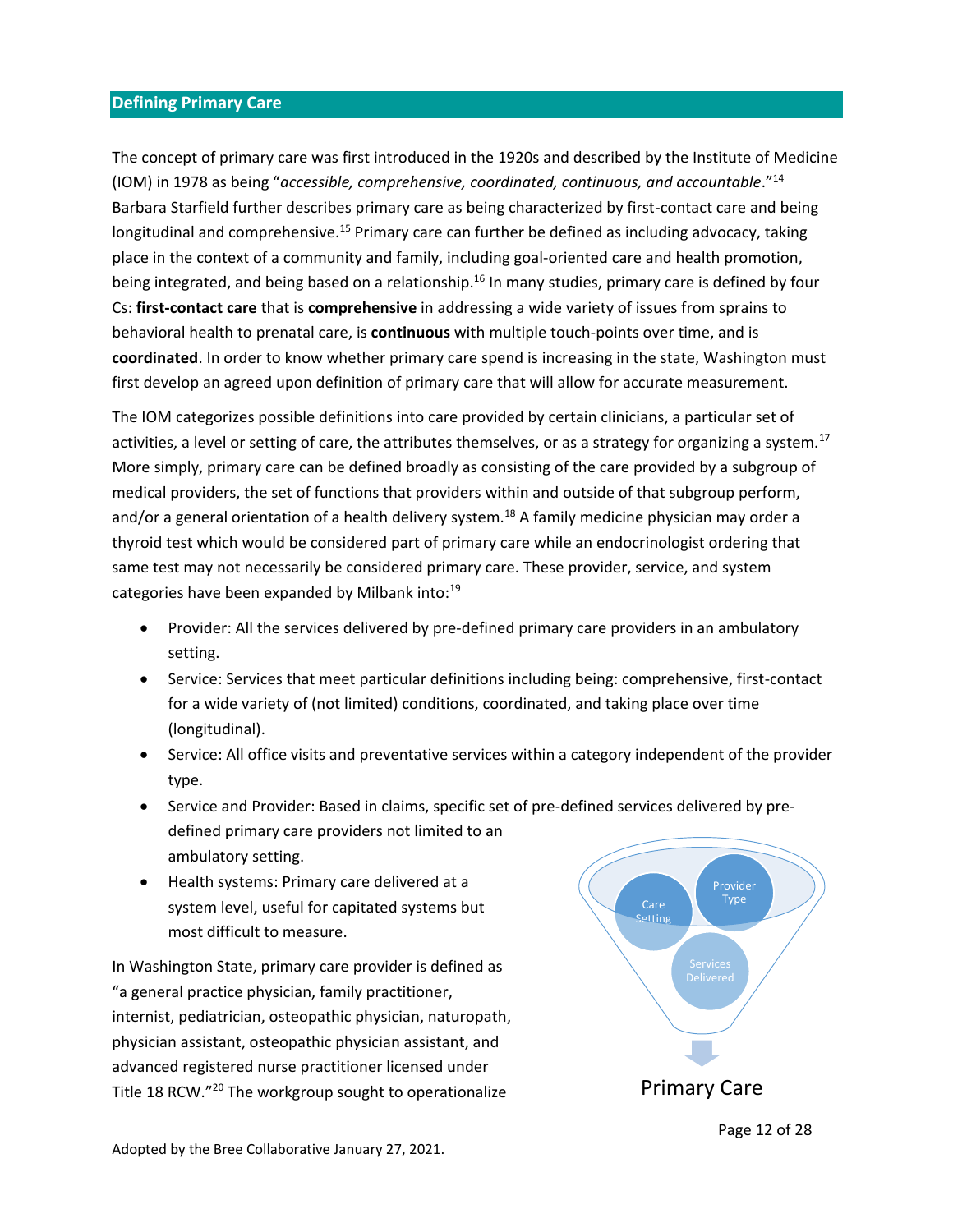the four Cs described above to develop a standardized definition: Team-based care led by an accountable provider that serves as a person's source of first contact with the larger healthcare system and coordinator of the health care services that the person receives. Primary care includes a comprehensive array of appropriate, evidence-informed services to foster a continuous relationship over time.

## **If yes to ALL of the following, then is primary care:**

- 1. **Accountability** through a team and/or provider that includes physical health, behavioral health, and care coordination. Advanced clinical judgement for a person's care/panel of patients lies with one of the following:
	- Doctor of Medicine General practice, Family Medicine, General Internal Medicine, Geriatrics, General Pediatrics, Adolescent Medicine
	- Doctor of Osteopathic Medicine General practice, Family Medicine, General Internal Medicine, Geriatrics, General Pediatrics, Adolescent Medicine
	- Advance Registered Nurse Practitioner General Practice, Family, Adult, Pediatric, Women's Health
	- Physician Assistant General Practice, Family, Adult, Pediatric, Women's Health
	- Osteopathic Physician Assistant General Practice, Family, Adult, Pediatric, Women's **Health**

Other team members can include but are not limited to: naturopath, psychologist, psychiatrist, social worker, registered nurse, medical assistant, care coordinator, etc.

- 2. **First Contact** Does the team assess, triage, and direct a person's health or health care issues as they first arise?
- 3. **Comprehensive** Does the team care for the whole person and provide services that address multiple organ systems including active management of chronic physical (e.g., COPD, diabetes) and behavioral health (e.g., depression, anxiety, substance use disorder) conditions as well as USPSTF recommended screening and preventive services?
- 4. **Continuous** Does the team maintain or attempt to develop a longitudinal relationship?
- 5. **Coordinated** Does the team take responsibility for a person's care through managing a care plan in coordination with a multidisciplinary team and/or with offsite referrals?
- 6. **Appropriate** Does the team provide evidence-based, person-centered medicine that includes behavioral health?



## **Figure 1: Example of Care Provided Over the Course of a Person's Life**

Adopted by the Bree Collaborative January 27, 2021.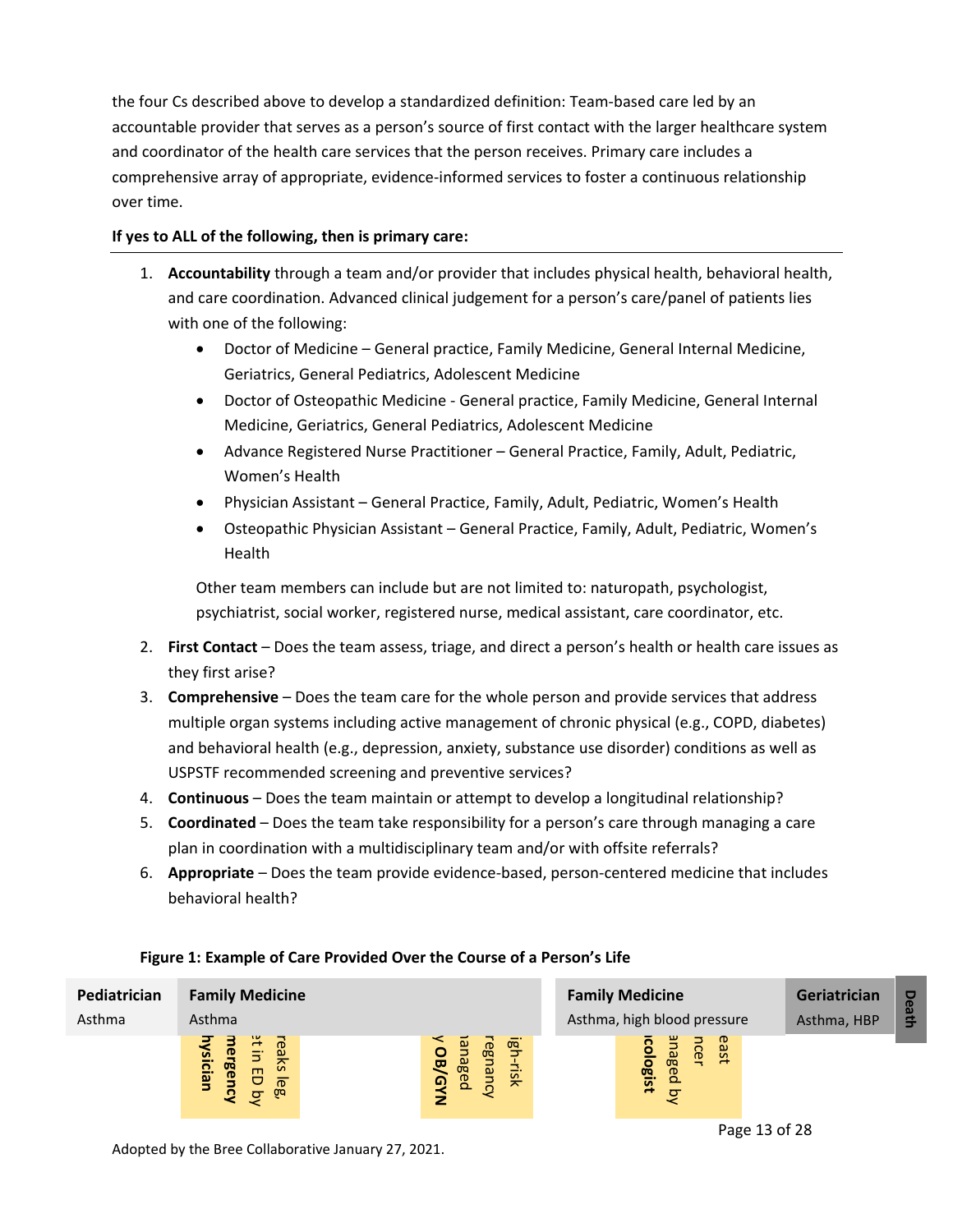## <span id="page-15-0"></span>**Content of Care**

#### <span id="page-15-1"></span>*Disease Identification or Screening and Disease Treatment*

Primary care practices screen for both communicable diseases and non-communicable diseases likely to be present in an individual or which are common within a patient population. Screening for noncommunicable diseases such as cardiovascular diseases, diabetes mellitus, and cancer are done based on risk such as a person's age. Screening for communicable disease should also be done on risk and possible exposure.

Cancer screening is a key component of preventative health. Approximately 39.3% of people will be diagnosed with cancer in their lifetime.<sup>21</sup> The most common types of cancer are breast, lung and bronchus, prostate, colorectal, and melanoma and skin cancer. For example, the USPSTF recommends **(not an exhaustive list)**

- **Breast** "biennial screening mammography for women aged 50 to 74 years." 22
- **Prostate** "For men aged 55 to 69 years, the decision to undergo periodic prostate-specific antigen (PSA)-based screening for prostate cancer should be an individual one. Before deciding whether to be screened, men should have an opportunity to discuss the potential benefits and harms of screening with their clinician and to incorporate their values and preferences in the decision. Screening offers a small potential benefit of reducing the chance of death from prostate cancer in some men. However, many men will experience potential harms of screening, including false-positive results that require additional testing and possible prostate biopsy; overdiagnosis and overtreatment; and treatment complications, such as incontinence and erectile dysfunction. In determining whether this service is appropriate in individual cases, patients and clinicians should consider the balance of benefits and harms on the basis of family history, race/ethnicity, comorbid medical conditions, patient values about the benefits and harms of screening and treatment-specific outcomes, and other health needs. Clinicians should not screen men who do not express a preference for screening."<sup>23</sup>
- **Colorectal** "starting at age 50 years and continuing until age 75 years. <sup>24</sup>
- **Cervical** "screening for cervical cancer every 3 years with cervical cytology alone in women aged 21 to 29 years. For women aged 30 to 65 years, the USPSTF recommends screening every 3 years with cervical cytology alone, every 5 years with high-risk human papillomavirus (hrHPV) testing alone, or every 5 years with hrHPV testing in combination with cytology (cotesting)."<sup>25</sup>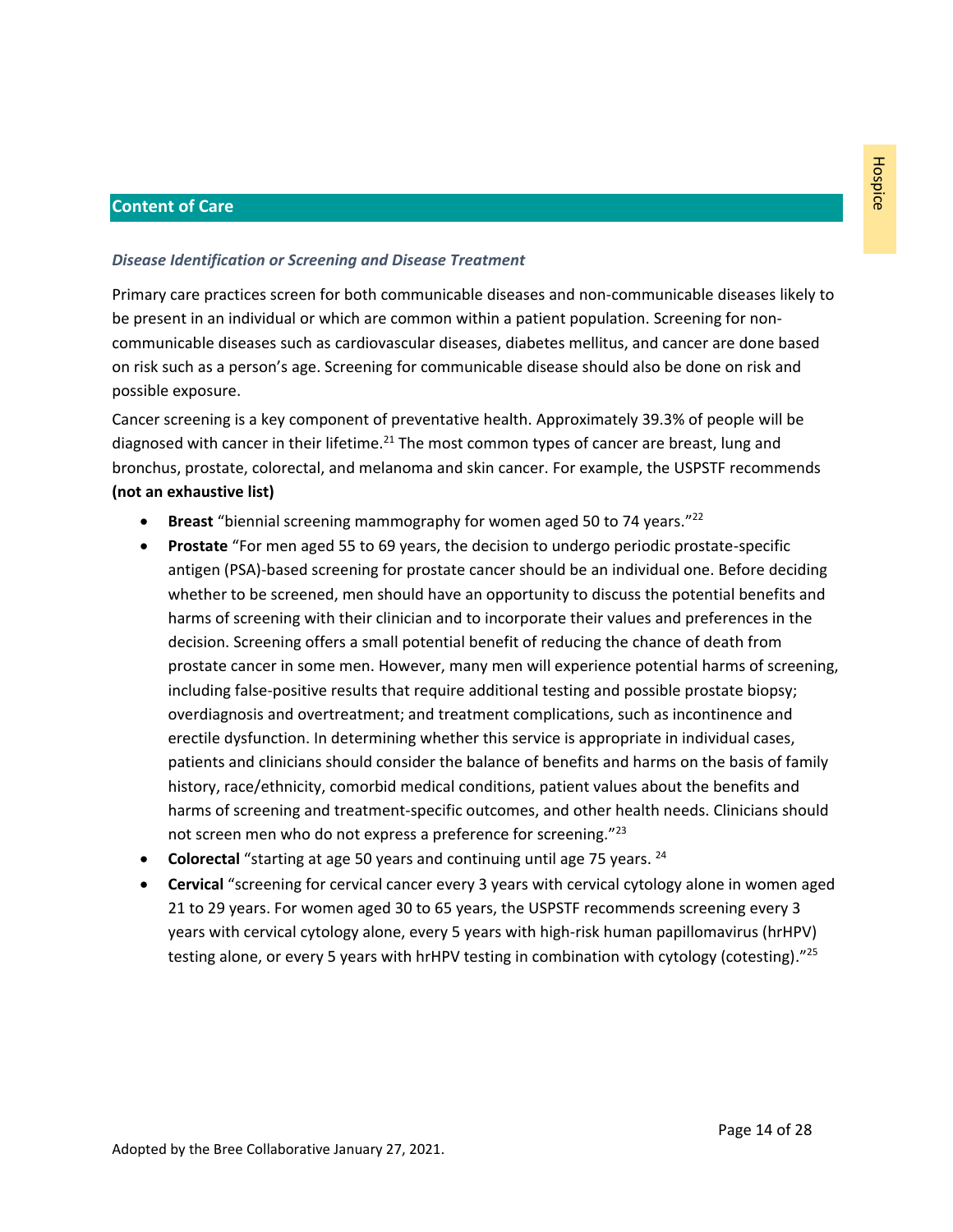## <span id="page-16-0"></span>*Health Promotion*

Clinical care typically focuses on disease or illness identification and management or treatment; however, the function of preventing disease and promoting health broadly is equally or more important in a person's and in a population's health. Health promotion within primary care includes educating and motivating a person about a healthy lifestyle (e.g., exercise, tobacco cessation), assessing needs or preferences and readiness for any lifestyle change as well as chronic care management, medication management, and vaccinations against common diseases. As almost half of all Americans have a chronic disease including heart disease, stroke, cancer, diabetes, respiratory conditions, and arthritis, promoting health is paramount to managing the health of a population.<sup>26</sup>

The American Medical Association proposes that health promotion be collaborative and that providers: 27

- "*Keep current with preventive care guidelines that apply to their patients and ensure that the interventions they recommend are well supported by the best available evidence.*
- *Educate patients about relevant modifiable risk factors.*
- *Recommend and encourage patients to have appropriate vaccinations and screenings.*
- *Encourage an open dialogue regarding circumstances that may make it difficult to manage chronic conditions or maintain a healthy lifestyle, such as transportation, work and home environments, and social support systems.*
- *Collaborate with the patient to develop recommendations that are most likely to be effective.*
- *When appropriate, delegate health promotion activities to other professionals or other resources available in the community who can help counsel and educate patients.*
- *Consider the health of the community when treating their own patients and identify and notify public health authorities if and when they notice patterns in patient health that may indicate a health risk for others.*
- *Recognize that modeling health behaviors can help patients make changes in their own lives*."

Health promotion can often include motivational interviewing, "a patient-centered approach to counseling for guiding behavior change, usually when a patient feels ambivalent, e.g., about lifestyle choices or adherence to medication."<sup>28</sup> Motivational interviewing can occur due to the person receiving care not understanding the impact of a choice, competing values and priorities, or other reasons. The clinician then attempts to identify and reconcile these conflicts to achieve desired goals

## <span id="page-16-1"></span>*Care Coordination*

Coordinating or synchronizing a person's engagements with the broad health care system has been associated with lower inpatient care utilization and better health outcomes.<sup>29</sup> Care coordination for those with complex care needs or multiple comorbidities is even more important. Specifically, building relationships with care partners, supporting people as they transition between care sites, and information exchange are positively associated with lower inpatient care utilization.<sup>30</sup> AHRQ defines care coordination as "deliberately organizing patient care activities and sharing information among all of the participants concerned with a patient's care to achieve safer and more effective care."<sup>31</sup>

The mechanisms through which care coordination is achieved can take many forms, be conducted by different types of staff, clinical and non-clinical, and is not typically reimbursed in a fee-for-service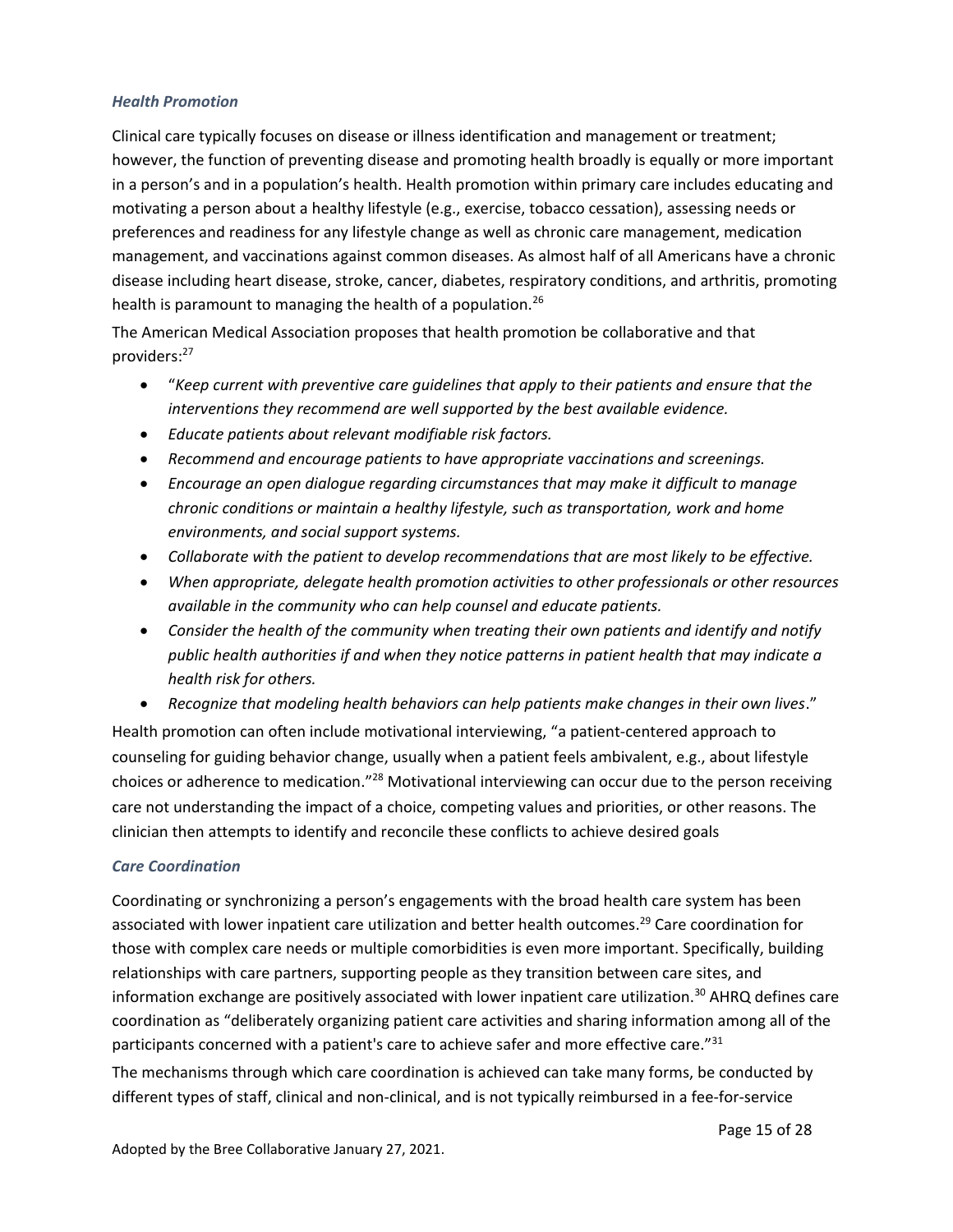environment. For care coordination to be truly successful, the person's social needs must also be considered along with their medical needs including needs around transportation, access to food, and housing security.<sup>32</sup>

Care coordination efforts vary from low to high intensity based on the need of an individual and are often also offered by specialty care such as for treatment of cancer. Within primary care, examples of care coordination include: 33

- "*Easy access to a range of health care services and providers*
- *Good communications and effective care plan transitions between providers*
- *A focus on the total health care needs of the patient*
- *Clear and simple information that patients can understand*"

## <span id="page-17-0"></span>*Integrated Behavioral Health*

Mental illness and substance use disorders, together called behavioral health, are common, with an estimated 46% of adults experiencing mental illness or a substance abuse disorder at some point in their lifetime, 25% in a year.<sup>34</sup> Patients with chronic medical conditions and behavioral health issues have an estimated two to three times higher health care costs.<sup>35</sup> Depression is especially common among those with a chronic illness, such as diabetes, resulting in lower adherence to clinical recommendations, worse physical functioning, and higher cost.<sup>36</sup>

On average, 80 million Americans visit an ambulatory care center with major depressive disorder as their primary diagnosis, indicating potential to impact patient outcomes through treatment within the context of primary care.<sup>37</sup> Primary care providers have reported preferring integrated care, reporting more effective communication and lower stigma about mental health and substance use for patients.<sup>38</sup> Research has consistently shown healthier patients and populations including decreased depression, anxiety, and positive impacts on medical conditions including diabetes, increases in quality of life, and higher patient satisfaction.<sup>39,40</sup>

#### <span id="page-17-1"></span>*Person-Centered Care*

The person receiving care is at the heart of every care relationship. Shared decision making, where appropriate, is a key component of person-centered care. This is a, "*process that allows patients and their providers to make health care decisions together, taking into account the best scientific evidence available, as well as the patient's values and preferences*."<sup>41</sup> Motivational interviewing is behavioral change achieved through identifying patient values and motivators and using these to drive progress toward a desired health outcome.

Shared decision making for preference-sensitive conditions has been shown to help people gain knowledge about their health condition(s) and possible outcomes of care and to have more confidence in their decisions. $42,43$  The process has also been associated with improved patient satisfaction with care, improved health outcomes, and with better appropriateness of care.<sup>44,45</sup>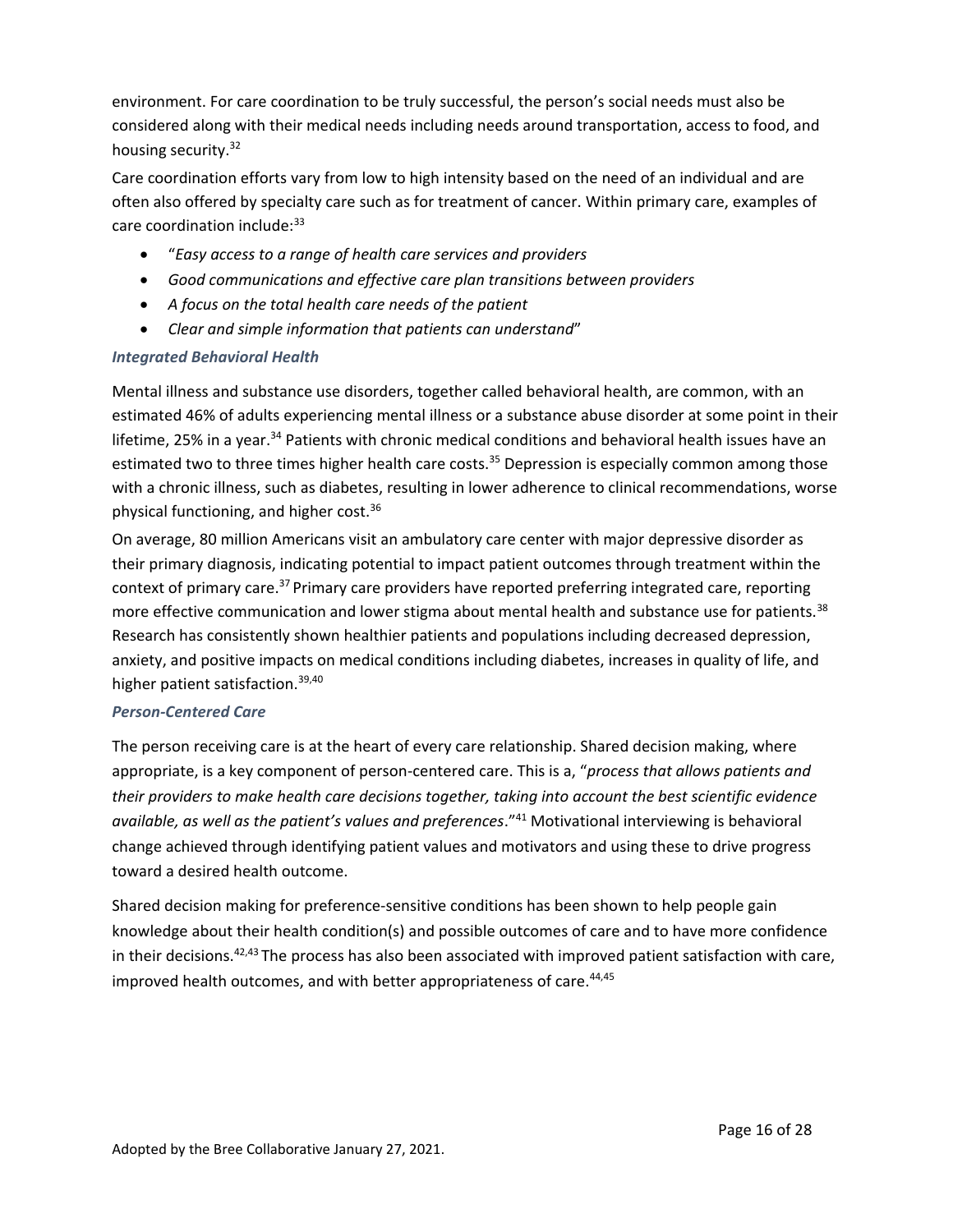# <span id="page-18-0"></span>**Strengthening Primary Care Through New Payment Models**

A key mechanism to strengthening primary care is changing how we pay for primary care. Current spending in Washington State, ranges from 4.4%-5.6% of total health spending on primary care services. This low reimbursement for primary care services coupled with fact that traditional fee-for-service payment approaches do not reimburse many of the activities to support high-performing primary care practices (i.e. care coordination, population health) has created a need create new payment models to improve primary care delivery.

To understand how to create new primary care payment models, the Workgroup has organized the discussion to include:

- A description of the range of payment types available, including the central features of each
- A discussion of initiatives under way across the country to change the primary care mechanism to inform efforts in Washington State. This discussion includes the identification of features central to these efforts, including practice transformation and patient attribution/assignment considerations.
- The implications for measurement based on the system as it is today (primarily fee-for-service) and as may be envisioned under a new payment model(s) that support the transformation of primary care in Washington state with non-fee-for service mechanisms.

#### <span id="page-18-1"></span>*Primary Care Payment Types*

Like most other forms of health care delivered in Washington State and across the country, the predominant form of payment is fee-for-service. While there have been many efforts to enhance feefor-service with various value-based incentives tied to cost and/or quality measures, the underlying payment for the services delivered to patients continues to be fee-for-service.

It has already been noted that many of the important components of primary care described in the previous section are not directly reimbursable through a fee-for-service payment mechanism. This represents an obstacle to strengthening primary care in the best of circumstances. The Workgroup writes these recommendations at a time when the impact of COVID-19 cannot be ignored – particularly as it relates to primary care. The Larry Green Center, in collaboration with the Primary Care Collaborative has been surveying primary care practices weekly to assess the impact that COVID-19 is having on primary care practices since mid-March. In the latest survey report published on their [website,](https://static1.squarespace.com/static/5d7ff8184cf0e01e4566cb02/t/5f47defcceda12236bb2d660/1598545661461/C19+Series+19+National+Executive+Summary.pdf) they state that *"The primary care platform is shrinking. The low level and time limited support offered through previous federal relief efforts are ill-matched with the magnitude of COVID-19 challenges."* Their survey results indicate that "2% of practices have closed, another 2% are considering bankruptcy, and 10% are unable to be certain of their solvency 4 weeks out" and that "1 in 5 clinicians are now considering leaving primary care and 13% could not answer that question either way." When basic services are not being delivered, primary care practices, that operate on thin margins in the best of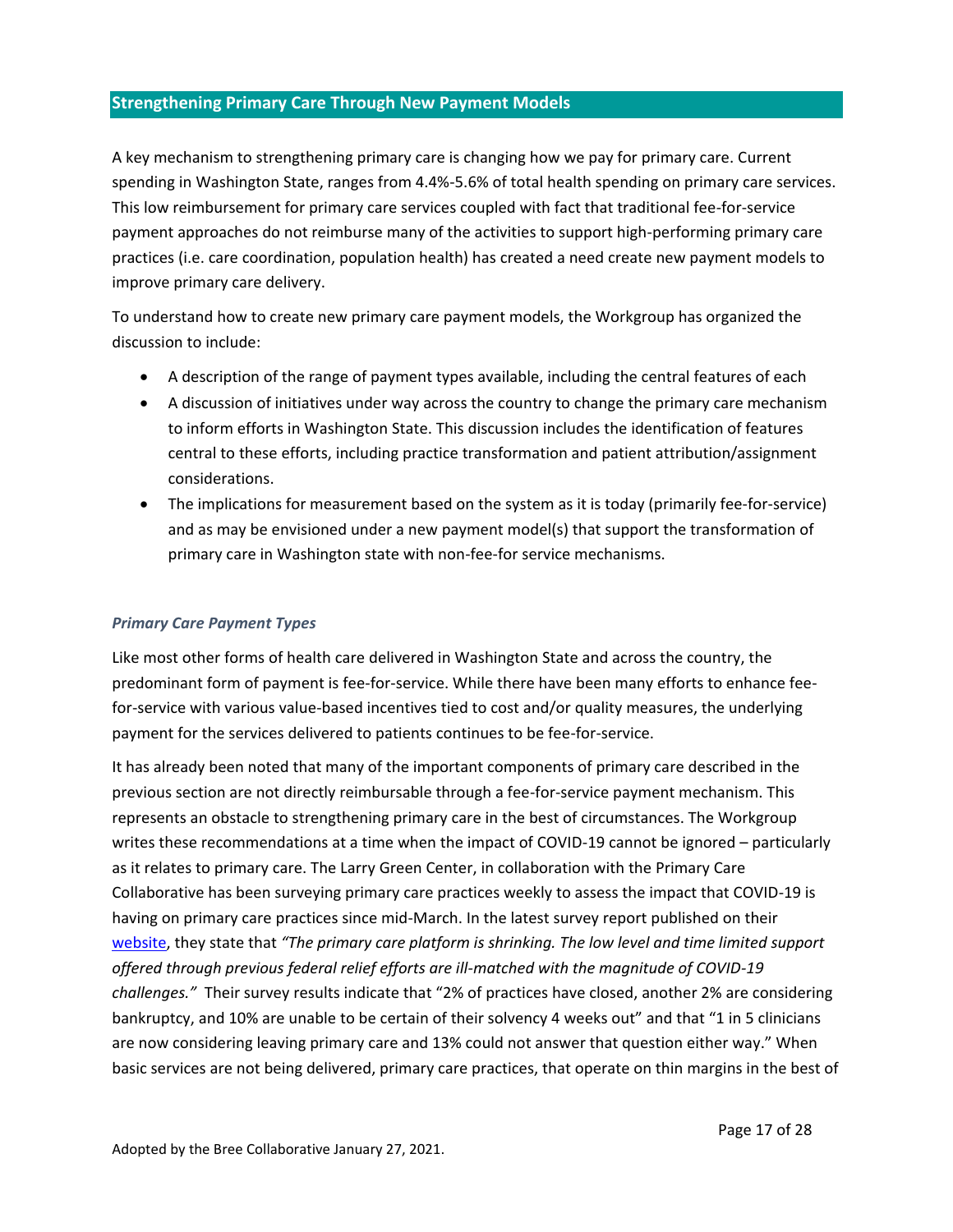circumstances, cannot survive. This also means that, in many cases, basic health care needs of individuals are not being met.

The range of primary care payment mechanisms available are described at a very high level in the table below. There are many iterations and variations within each of these categories. This table is intended to ground the discussion around measurement of primary care spending by describing the broad payment types included in this table and used as terms throughout this document.

|                                                                         | <b>Fee-for-Service</b>                                  | Fee-for-Service-Based                                                                   | <b>Non-Fee-for-Service</b>                                                    |
|-------------------------------------------------------------------------|---------------------------------------------------------|-----------------------------------------------------------------------------------------|-------------------------------------------------------------------------------|
|                                                                         |                                                         | <b>Incentives</b>                                                                       | <b>Prospective Payments</b>                                                   |
| <b>What triggers</b><br>payment?                                        | Delivery of a Service                                   | Achievement of<br>threshold for cost,<br>quality, experience<br>measures                | Matching a patient to a<br>qualified provider                                 |
| How is payment<br>made?                                                 | A discrete payment<br>made as services are<br>delivered | In a variety of ways:<br>enhanced ffs, lump<br>sums, quarterly<br>bonuses, etc.         | Typically on a PMPM<br>monthly basis, but may<br>be quarterly                 |
| What is covered by the<br>payment?                                      | The actual services<br>delivered                        | Performance on a wide<br>range of quality<br>$measures - cost,$<br>clinical, experience | Enhanced or<br>"advanced"<br>components of primary<br>care not covered by ffs |
| Does the payment<br>reflect the intensity of<br>the services delivered? | Yes, if FFS coding is<br>accurate                       | Unknown                                                                                 | Yes, if risk adjusted<br>accurately at the<br>individual patient level        |

| <b>Table 1: Reimbursement Model Comparison</b> |  |  |  |  |  |
|------------------------------------------------|--|--|--|--|--|
|------------------------------------------------|--|--|--|--|--|

It is not within the scope of the workgroup to recommend a specific payment type. However, the workgroup believes that noting the inadequacy of a fee-for-service payment mechanism to support the implementation of primary care as defined or envisioned by this workgroup. The workgroup strongly encourages the adoption of non-fee-for-service payment mechanisms in a manner that aligns key healthcare stakeholders – providers, payers, and purchasers. These recommendations are reflected in the Stakeholder Checklists.

# *Primary Care Payment Initiatives*

The Centers for Medicare and Medicaid Services (CMS) launched Comprehensive Primary Care Plus (CPC+), a multi-payer primary care improvement initiative in 2017, the largest single primary care payment demonstration model in the US. CPC+ builds on the learnings derived from a smaller five-year Comprehensive Primary Care Plus (CPC) demonstration. Alignment across the commercial and Medicaid plans that voluntarily participate in CPC+ is an important point of emphasis in CPC+. The 18 CPC+ regions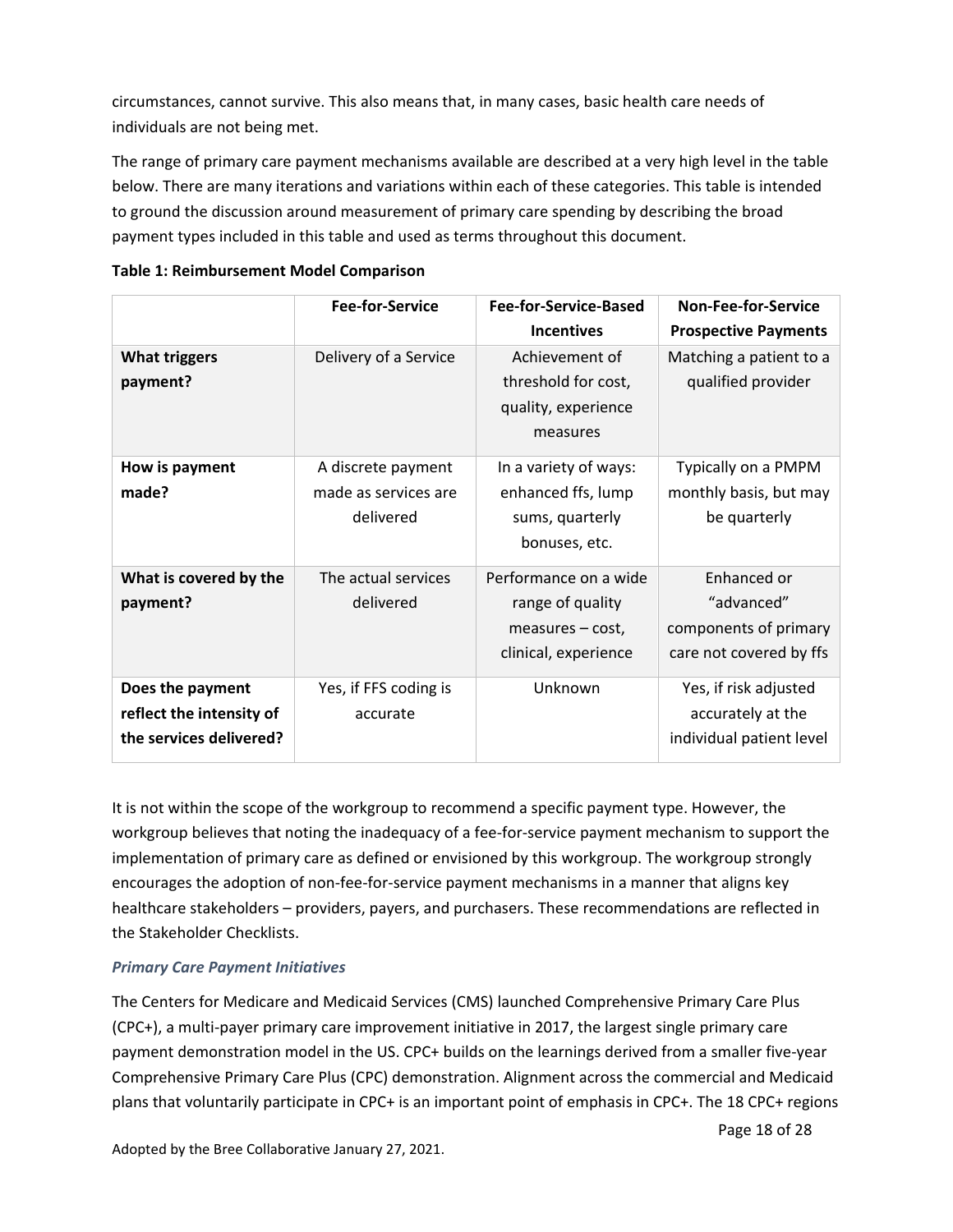were selected based on the number and strength of private payers (commercial, Medicaid MCOs and Medicare Advantage) and state agencies willing to work together on a regional basis to do the following:

- Compensate primary care practices using prospective PMPM payment mechanisms (with or without fee-for-service; the specific approach is left to each organization and payment levels are not discussed across payers or specified by CMS/CMMI)
- Align with CMS and other payers in the region on quality measurement both the identification of key metrics and to aggregate the data used for measurement and evaluation of participating primary care practices
- Work in collaboration with other payers in the region to support practice transformation through learning collaboratives, shared resources, such as practice transformation consultants, etc.

The evidence on how well CPC+ is working is mixed. CMS has retained Mathematica to conduct its evaluation of CPC+ based on its impact in the Medicare population. The impact on the lives covered by the private payers is not included in Mathematica's evaluation. The evidence for how well this is working in the private sector has been less robust but is starting to emerge. Recently, the most significant payer in the Arkansas region which has been a part of CPC and CPC+ published a [white paper](https://www.milbank.org/publications/value-based-primary-care-insights-from-a-commercial-insurer-in-arkansas/) that reports significant savings in the total cost of care for patients whose primary care provider is in the CPC+ model vs. those that are not. Similar evidence from other regions is beginning to emerge in conference settings but has not yet been published.

Independently and prior to CPC+, the Oregon Health Authority developed and established the Patient Centered Primary Care Home Program due to state legislation in 2009. The program sets standards, certifies individual practices, and works to incentivize the population's use of the certified primary care homes.<sup>46</sup> Core attributes of the program include: access to care; accountability; comprehensive, wholeperson care; continuity; and person and family-centered care with 11 must-pass standards such as offering advice through telephone and five possible tiers.<sup>21</sup> All of the following are able to become a certified primary care home: Physical health providers; Behavioral, addictions and mental health care providers with integrated primary care services; Solo practitioners; Group practices; Community mental health centers with integrated primary care services; Rural health clinics; Federally qualified health centers; and School-based health centers.

Key learnings from these and other primary care payment initiatives underscores the importance of non-fee-for-service payments and a multi-payer approach. Specific considerations around implementation of these models is best supported when there are common understandings and approaches to implementation across payers to support practice transformation.

## <span id="page-20-0"></span>**Attribution**

Decisions for attribution include: unit of analysis (patient versus episode of care); signal for responsibility (professional costs versus number of evaluation and management visits); number of clinicians that can be assigned responsibility (single physician versus multiple); and minimum threshold for assigning responsibility (majority of visits or costs versus plurality of visits or costs).<sup>47</sup>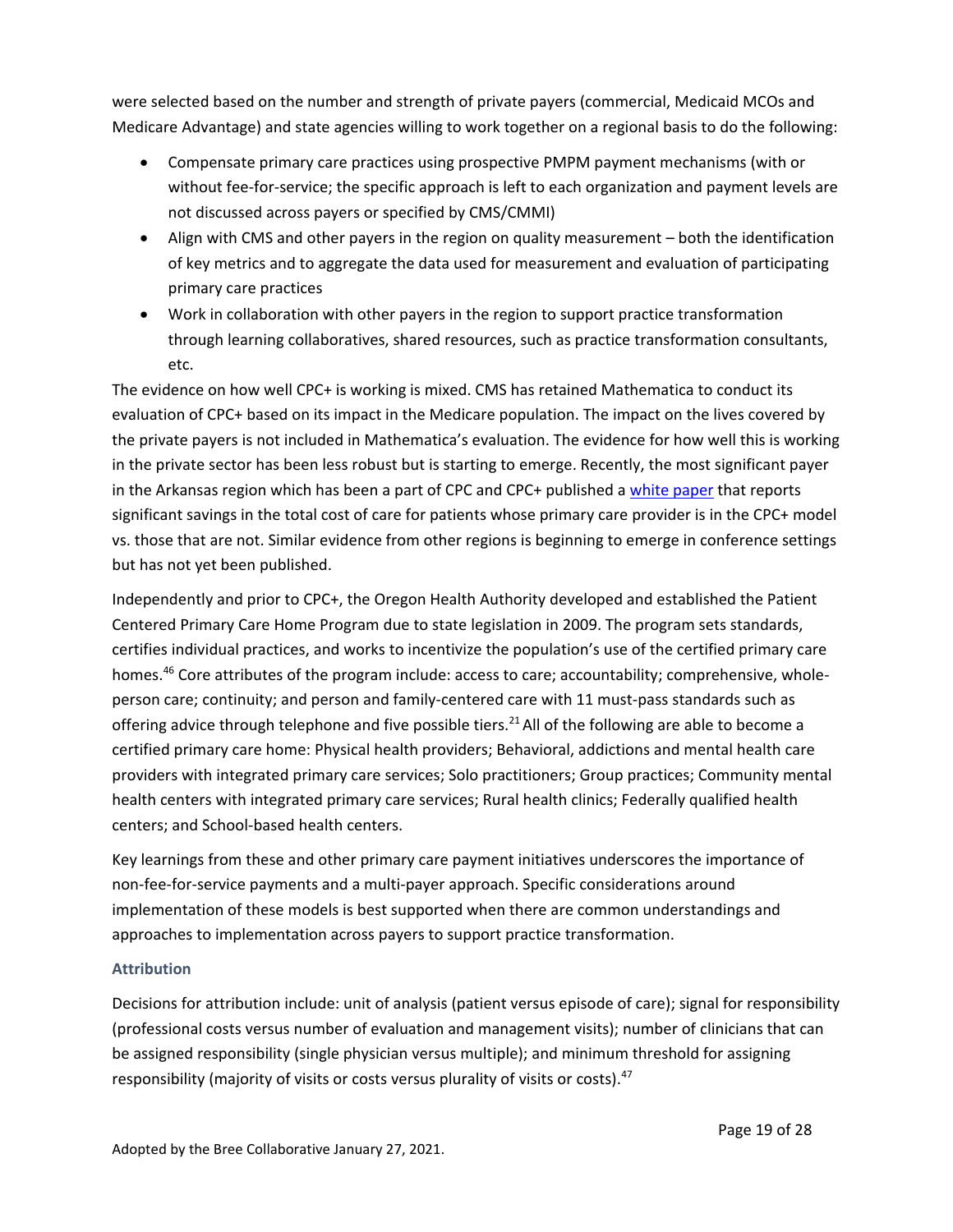#### <span id="page-21-0"></span>*Measurement*

The workgroup recommends that annual primary care spend initially be measured with claims data such that the numerator includes all services delivered in an ambulatory setting by a predefined group of providers and team members and the denominator is the total cost of care including ambulatory and non-ambulatory care services, laboratory tests, drug costs, imaging, and other fees.

Accurate measurement of primary care depends on availability of data and how primary care is defined. Claims data, derived from fee-for-service payment, has been used imperfectly to measure the attributes of the four Cs (first contact, comprehensive, continuous, and coordinated). However, billable codes do not necessarily capture all elements of this framework including members of the primary care team accountable for care but who do not bill separately from a provider. Further, the lack of a nationally accepted definition of primary care is a major impediment to assessing and increasing the primary care expenditures uniformly across states.

Despite issues with attribution and definition of providers, several studies have developed strategies to estimate primary care spending including:

- Milbank Memorial Fund's Report Standardizing the Measurement of Commercial Health Plan [Primary Care Spending](https://www.milbank.org/wp-content/uploads/2017/07/MMF-Primary-Care-Spending-Report.pdf)
- The Center for Disease Control and Prevention's [Interpretation of Health Claims Data](https://www.cdc.gov/workplacehealthpromotion/model/healthcare-cost-data/interpreting.html)
- Reid R, Damberg C, Friedberg MW. [Primary Care Spending in the Fee-for-Service Medicare](https://www.ncbi.nlm.nih.gov/pmc/articles/PMC6583869/)  [Population.](https://www.ncbi.nlm.nih.gov/pmc/articles/PMC6583869/) JAMA Intern Med. 2019 Jul 1;179(7):977-980.
- Reiff J, Brennan N, Fuglesten Biniek J. [Primary Care Spending in the Commercially Insured](https://www.ncbi.nlm.nih.gov/pmc/articles/PMC7081755/)  [Population.](https://www.ncbi.nlm.nih.gov/pmc/articles/PMC7081755/) JAMA. 2019 Dec 10;322(22):2244-2245.

In 2019, Washington State Office of Financial Management (OFM) was mandated by legislation to develop a report on primary care spend. The report notes that comparisons between Washington's percent expenditure and national averages or other states' averages depend on different definitions. Also, this 2019 report does not include non-claims-based care such care coordination activities. Reports from the states of Oregon and Rhode Island include non-claims care that may artificially lower Washington's numbers.<sup>[12](#page-4-1)</sup>

To develop a proxy measure for primary care spend, groups have operated on various assumptions. If defined by provider, the assumption is that a group of subspecialists (i.e., family medicine) always offers primary care and that other groups of subspecialists never provide primary care (i.e., emergency medicine). This assumption holds true for some but not all disciplines. Advance registered nurse practitioners (ARNPs) and physician assistants (PAs) practice in a multitude of settings, including surgical care, which may not be adequately captured based on limitations of what is captured in claims data. The 2019 OFM report adjusted the total claims from ARNPs and PAs by 41% and 34%, respectively.

The OFM report presents narrow and broad definitions of primary care, differing based the types of providers who are assumed to be providing primary care. The narrow definition only includes providers who are traditionally considered to perform primary care while the broad definition includes a wider range of provider taxonomy codes includes behavioral health providers, clinical nurse specialists, registered nurses, midwives, and a host of other providers who are not typically considered general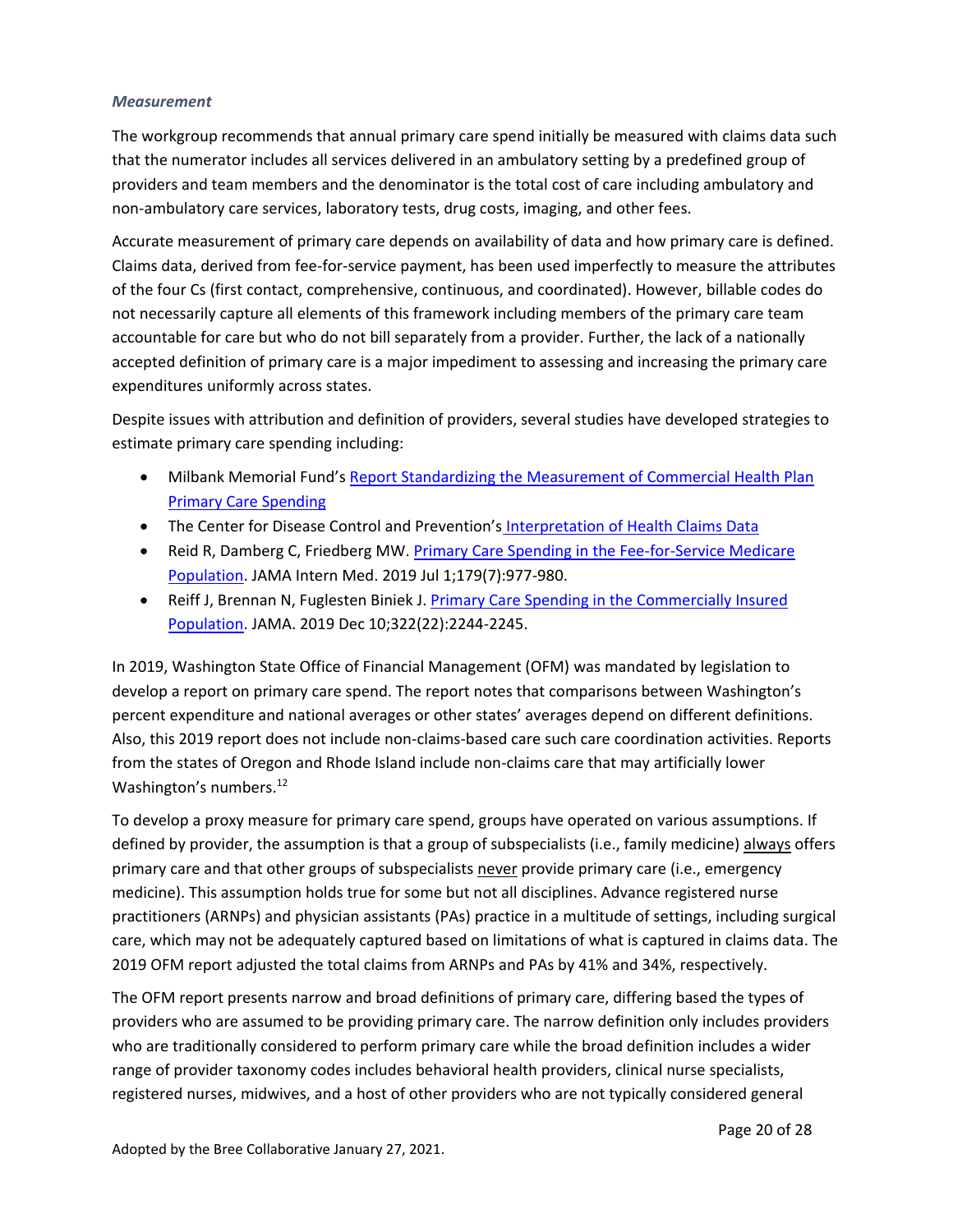practitioners. [12](#page-4-1) The OFM stakeholder group also reviewed procedure codes and created both narrow and broad definitions of services qualifying as primary care. Only claims which met both the provider and service definitions of primary care were counted toward the state's total health care expenditure, with the narrow definition yielding 4.4% and the broad 5.6%. $^{12}$  $^{12}$  $^{12}$ 

However, the OFM report noted that deficiencies inherent to the Washington All Payor Claims Database claims database, combined with lack of a firm definition for primary care, limit the report's accuracy in some regards. Claims data does not capture, for example, whether or not the location of services provided was a primary care clinic. As was mentioned earlier, Washington lacks a way to measure nonclaims-based expenditures. The OFM report mentions a number of other systemic impediments to accurate measurement that may need to be addressed in order to calculate an accurate primary care expenditure percentage for the state.<sup>[12](#page-4-1)</sup>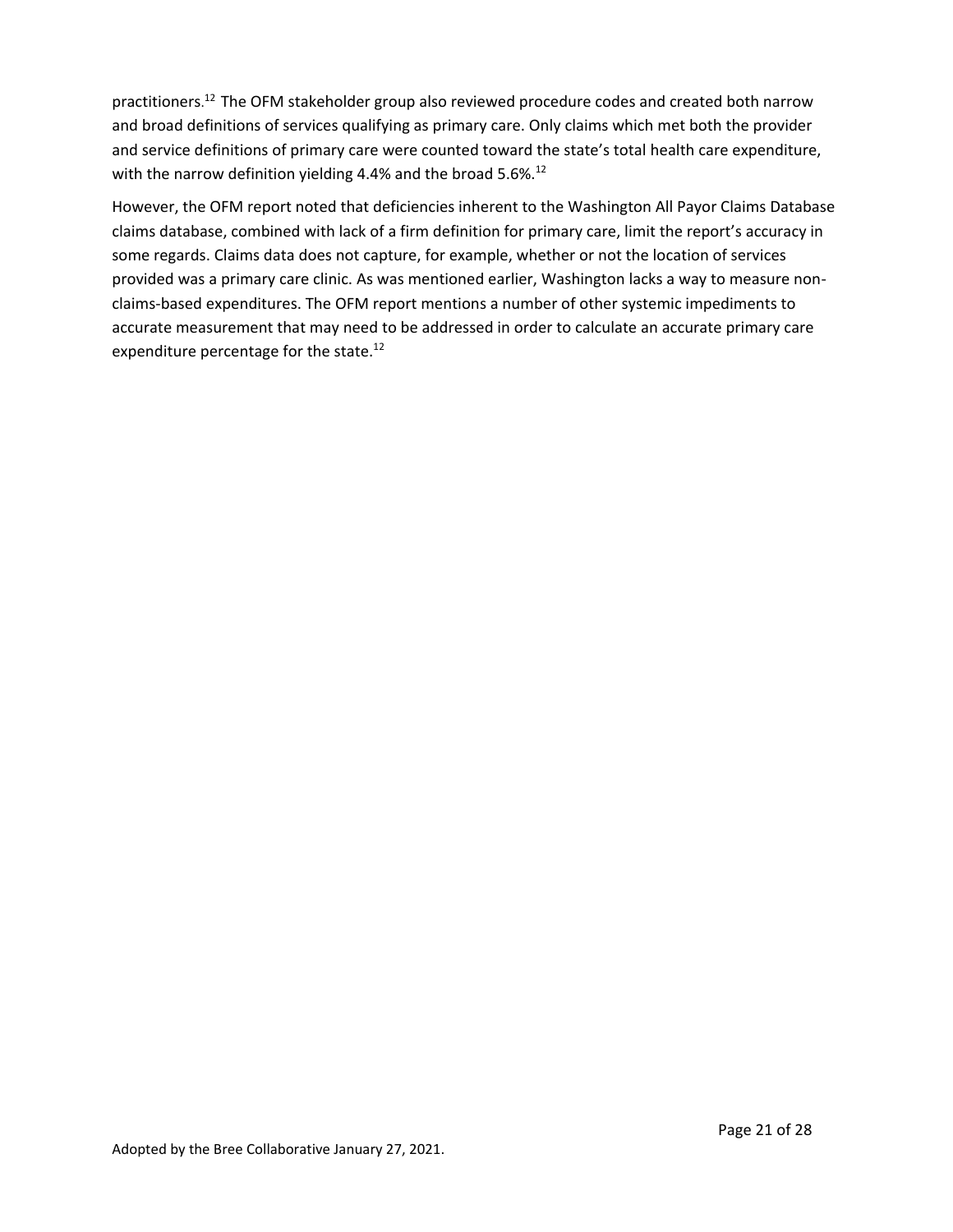# <span id="page-23-0"></span>**Appendix A: Bree Collaborative Members**

| <b>Member</b>                                 | <b>Title</b>                                                           | Organization                                                                                |
|-----------------------------------------------|------------------------------------------------------------------------|---------------------------------------------------------------------------------------------|
| Susie Dade, MS                                |                                                                        |                                                                                             |
| Gary Franklin, MD, MPH                        | <b>Medical Director</b>                                                | <b>Washington State Department</b><br>of Labor and Industries                               |
| <b>Stuart Freed, MD</b>                       | <b>Chief Medical Officer</b>                                           | <b>Confluence Health</b>                                                                    |
| Richard Goss, MD                              | <b>Medical Director</b>                                                | Harborview Medical Center -<br>University of Washington                                     |
| Darcy Jaffe, MN, ARNP, NE-BC,<br><b>FACHE</b> | Senior Vice President, Safety<br>& Quality                             | <b>Washington State Hospital</b><br>Association                                             |
| Sonja Kellen                                  | <b>Global Benefits Director</b>                                        | Microsoft                                                                                   |
| Dan Kent, MD                                  | Chief Medical Officer,<br><b>Community Plan</b>                        | UnitedHealthcare                                                                            |
| Wm. Richard Ludwig, MD                        | <b>Chief Medical</b><br>Officer, Accountable Care<br>Organization      | <b>Providence Health and Services</b>                                                       |
| <b>Greg Marchand</b>                          | Director, Benefits & Policy<br>and Strategy                            | The Boeing Company                                                                          |
| Robert Mecklenburg, MD                        | Medical Director, Center for<br><b>Health Care Solutions</b>           | Virginia Mason Medical Center                                                               |
| Kimberly Moore, MD                            | <b>Associate Chief Medical</b><br>Officer                              | Franciscan Health System                                                                    |
| Carl Olden, MD                                | Family Physician                                                       | Pacific Crest Family Medicine,<br>Yakima                                                    |
| Drew Oliveira, MD                             | <b>Executive Medical Director</b>                                      | Regence BlueShield                                                                          |
| Mary Kay O'Neill, MD, MBA                     | Partner                                                                | Mercer                                                                                      |
| John Robinson, MD, SM                         | <b>Chief Medical Officer</b>                                           | <b>First Choice Health</b>                                                                  |
| Jeanne Rupert, DO, PhD                        | Provider                                                               | One Medical                                                                                 |
| Angela Sparks, MD                             | <b>Medical Director Clinical</b><br>Knowledge Development &<br>Support | Kaiser Permanente Washington                                                                |
| Hugh Straley, MD (Chair)                      | Retired                                                                | Medical Director, Group Health<br>Cooperative; President, Group<br><b>Health Physicians</b> |
| Shawn West, MD                                |                                                                        |                                                                                             |
| Laura Kate Zaichkin, MPH                      | Director of Health Plan<br>Performance and Strategy                    | SEIU 775 Benefits Group                                                                     |
| Judy Zerzan, MD, MPH                          | <b>Chief Medical Officer</b>                                           | Washington State Health Care<br>Authority                                                   |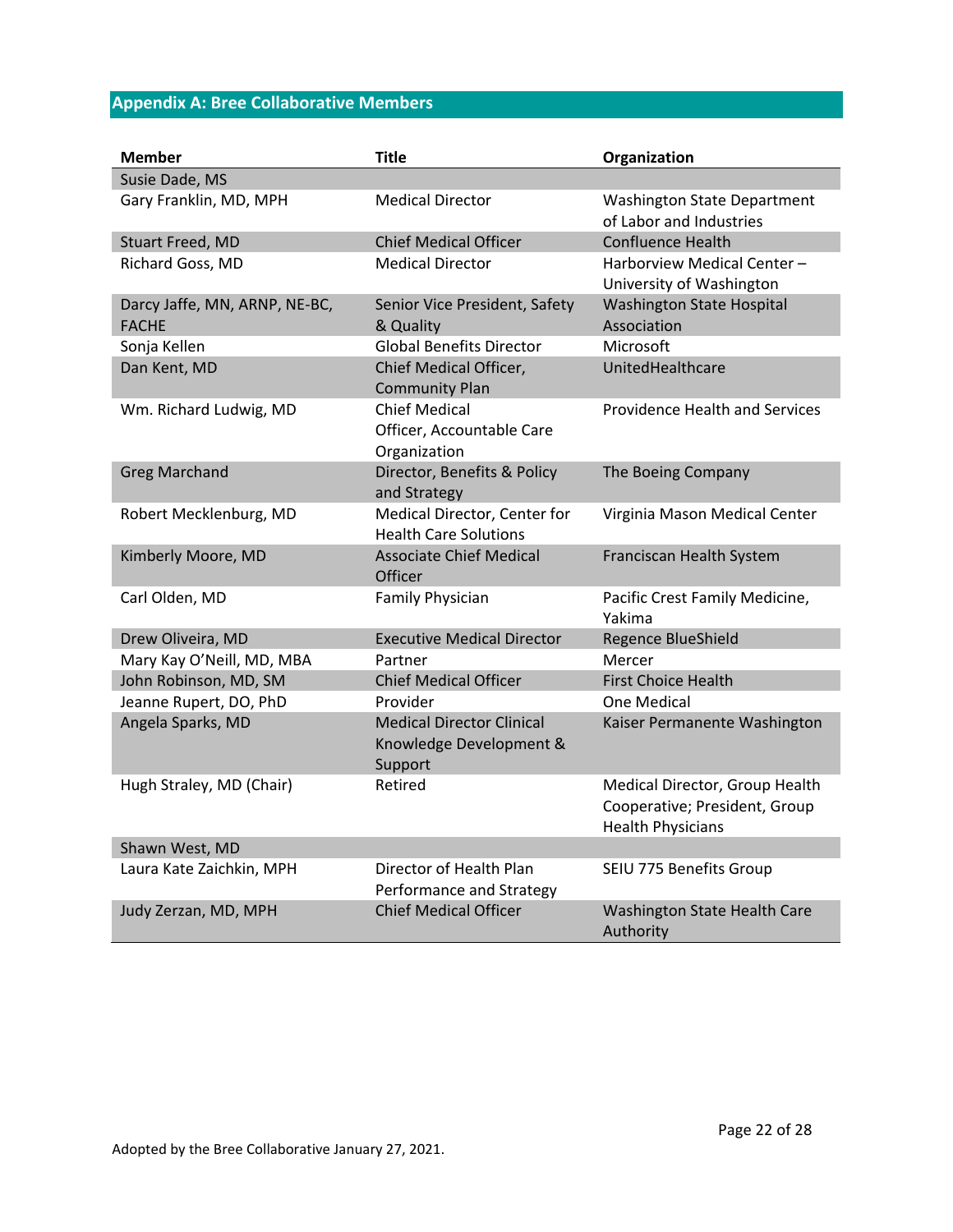#### <span id="page-24-0"></span>**Appendix B: Primary Care Charter and Roster**

#### **Problem Statement**

Primary care is widely identified as the cornerstone of the health care system, serving as a usual source of care that is focused on acute and chronic disease detection, management, treatment, and prevention.<sup>48</sup> While provision of primary care has been shown to contribute to population-level reductions in morbidity and mortality, access to regular, high-quality care is a challenge for many people in Washington State.<sup>49</sup> Further, reimbursement for primary care is low compared to specialty care, with the United States spending between 5-7% of total health care expenditure on primary care and Washington between 4.4% to 5.6% of total expenditure.<sup>50,51</sup>

#### **Aim**

To foster a common understanding of primary care in order to increase primary care accessibility and availability.

#### **Purpose**

To propose evidence-based recommendations to the full Bree Collaborative on:

- A common definition, current and aspirational, for primary care services including behavioral health (i.e., providers of, components of, locations of service)
- Components of primary care with the largest impact on individual and population health
- A mechanism for measuring primary care spend

#### **Duties & Functions**

The Primary Care workgroup will:

- Research evidence-based and expert-opinion informed guidelines and best practices (emerging and established).
- Consult relevant professional associations and other stakeholder organizations and subject matter experts for feedback, as appropriate.
- Meet for approximately ten-twelve months, as needed.
- Provide updates at Bree Collaborative meetings.
- Post draft report(s) on the Bree Collaborative website for public comment prior to sending report to the Bree Collaborative for approval and adoption.
- Present findings and recommendations in a report.
- Recommend data-driven and practical implementation strategies including metrics or a process for measurement.
- Create and oversee subsequent subgroups to help carry out the work, as needed.
- Revise this charter as necessary based on scope of work.

#### **Structure**

The workgroup will consist of individuals confirmed by Bree Collaborative members or appointed by the chair of the Bree Collaborative or the workgroup chair. The chair of the workgroup will be appointed by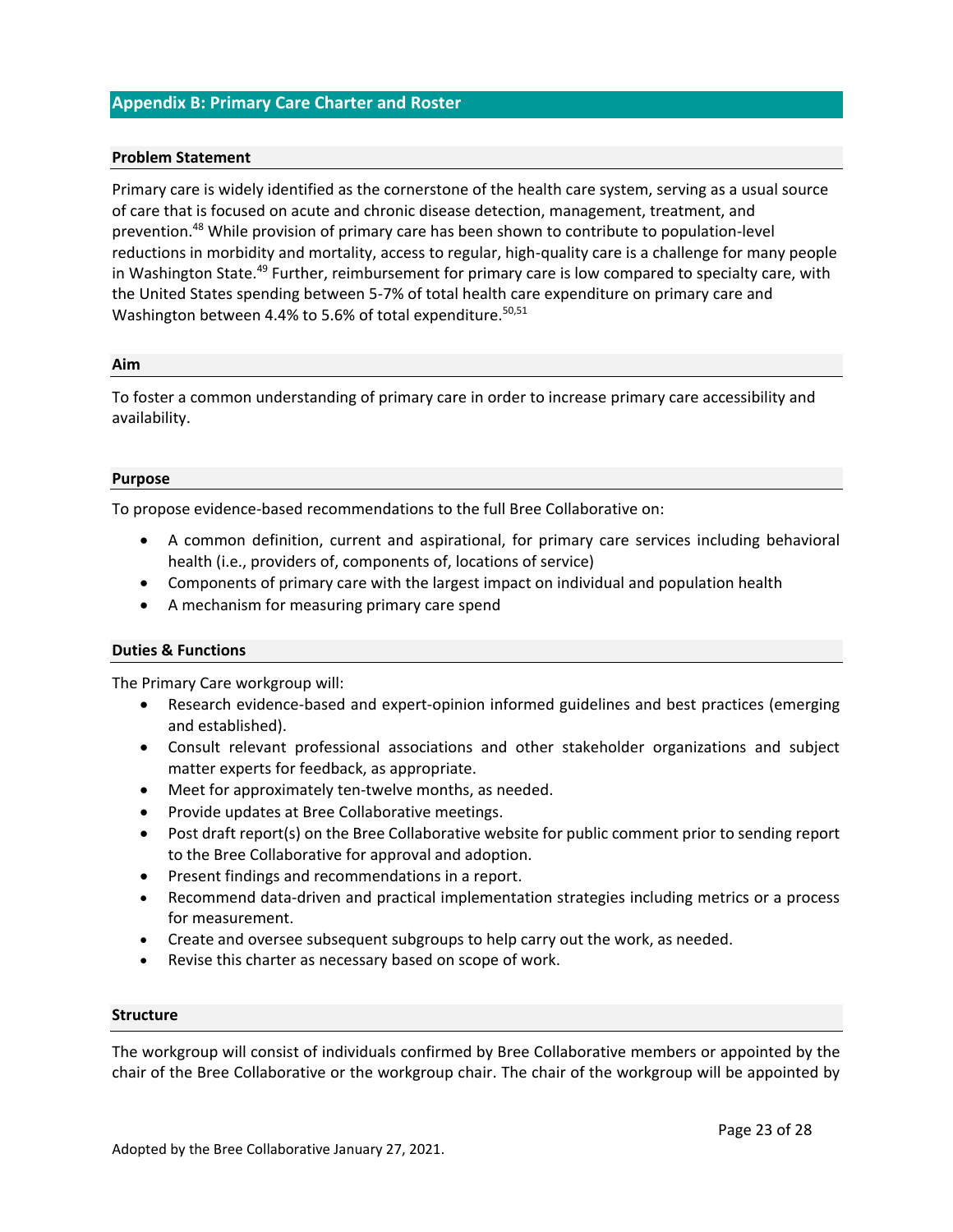the chair of the Bree Collaborative. The Bree Collaborative program director and program assistant will staff and provide management and support services for the workgroup.

Less than the full workgroup may convene to: gather and discuss information; conduct research; analyze relevant issues and facts; or draft recommendations for the deliberation of the full workgroup. A quorum shall be a simple majority and shall be required to accept and approve recommendations to send to the Bree Collaborative.

#### **Meetings**

The workgroup will hold meetings as necessary. The program director will conduct meetings along with the chair, arrange for the recording of each meeting, and distribute meeting agendas and other materials prior to each meeting. Additional workgroup members may be added at the discretion of the workgroup chair.

| <b>Name</b>                         | <b>Title</b>                                                     | Organization                            |
|-------------------------------------|------------------------------------------------------------------|-----------------------------------------|
| Judy Zerzan, MD, MPH                |                                                                  | Washington State Health Care            |
| (Chair)                             | <b>Chief Medical Officer</b>                                     | Authority                               |
| Patricia Auerbach, MD,              |                                                                  |                                         |
| <b>MBA</b>                          | <b>Senior Medical Director</b>                                   | <b>United Health Care</b>               |
|                                     | Medical Director, Medicare and                                   |                                         |
| Cynthia Burdick, MD                 | Medicaid                                                         | Kaiser Permanente Washington            |
|                                     | Chair, Primary Care Investment                                   | Washington Academy of Family            |
| Tony Butruille, MD                  | <b>Task Force</b>                                                | Physicians                              |
|                                     |                                                                  | Washington State Department of          |
| Jason Fodeman, MD                   | <b>Associate Medical Director</b>                                | Labor and Industries                    |
|                                     | Associate Professor, Family                                      |                                         |
|                                     | Medicine; Director of Center for                                 | University of Washington School         |
| Bianca Frogner, PhD                 | <b>Health Workforce Studies</b>                                  | of Medicine                             |
| Ingrid Gerbino, MD, FACP            | Chief, Department of Primary Care                                | Virginia Mason                          |
| Karen Johnson, PhD, MHSA            | Director of Performance<br>Improvement and Innovation            | <b>Washington Health Alliance</b>       |
| Louise Kaplan, PhD, ARNP,           | Associate Professor, Associate                                   | <b>Washington State University</b>      |
| FNP-BC, FAANP, FAAN                 | <b>Academic Director</b>                                         | Vancouver College of Nursing            |
| Cat Mazzawy, RN, MSN,               |                                                                  | <b>Washington State Hospital</b>        |
| <b>CPPS</b>                         | Sr. Director for Safety & Quality                                | Association                             |
| Carl Olden, MD                      | <b>Family Physician</b>                                          | Virginia Mason Memorial                 |
|                                     |                                                                  |                                         |
| Julie Osgood, DrPH                  | <b>VP Clinic Operations</b>                                      | <b>Valley Medical Center</b>            |
| Mary Kay O'Neill, MS, MBA           | Partner                                                          | Mercer                                  |
|                                     |                                                                  | University of Washington School         |
|                                     |                                                                  | of Medicine, Veterans<br>Administration |
| Ashok Reddy, MD, MS                 | Assistant Professor, Medicine                                    |                                         |
| Keri Waterland, PhD,<br><b>MAOB</b> | Division Director, Division of<br>Behavioral Health and Recovery | <b>Health Care Authority</b>            |
|                                     | Director, Health Plan Performance                                |                                         |
|                                     |                                                                  |                                         |
| Laura Kate Zaichkin, MPH            | and Strategy                                                     | SEIU 775 Benefits Group                 |

*Thank you to Susie Dade.*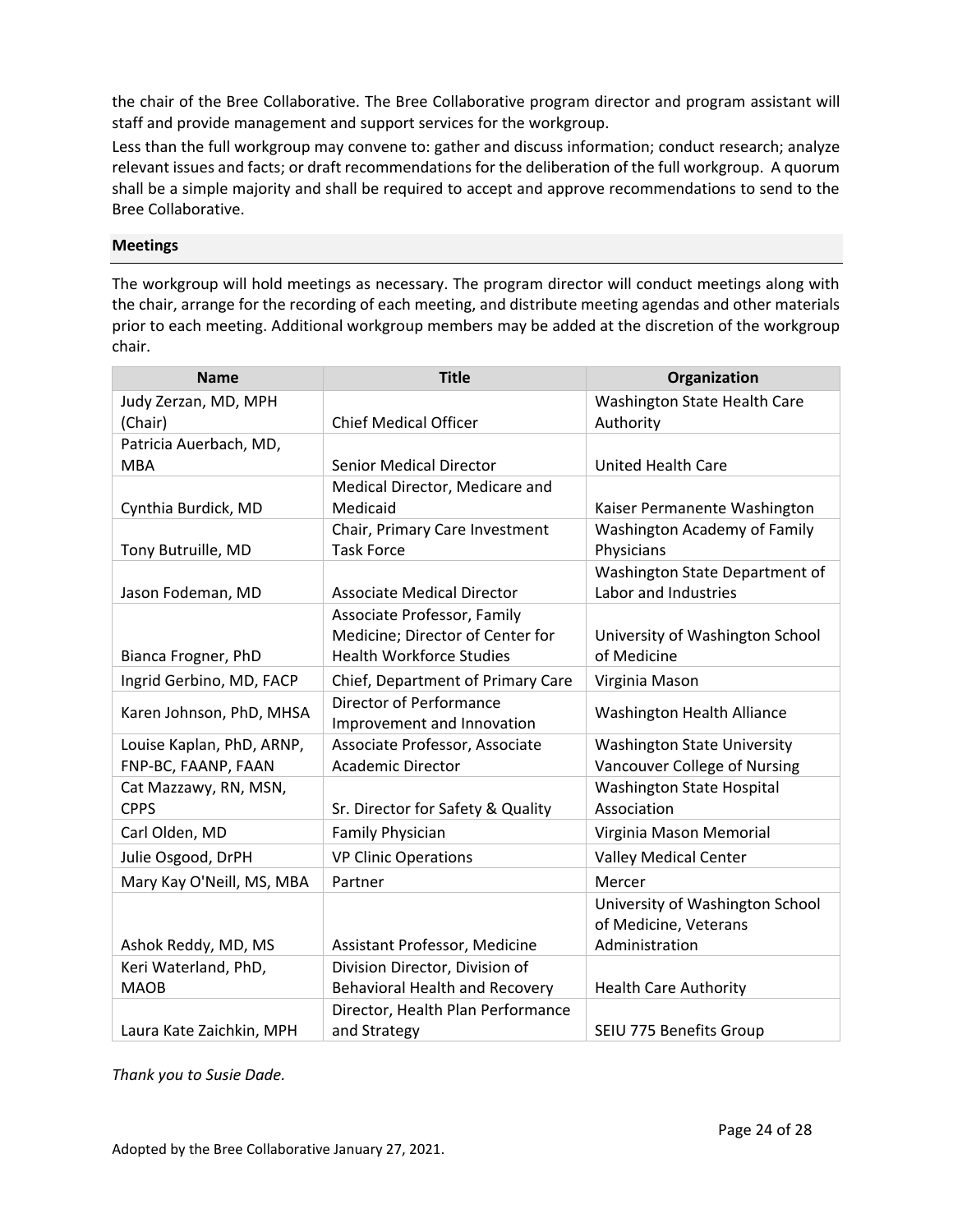## <span id="page-26-0"></span>**Appendix C: Practice Transformation for Implementation**

The Knoster model for managing complex change argues that for a successful change to occur, a system needs vision, skills, incentives, resources, and an action plan.<sup>52</sup> The lack of any of these elements leads to confusion, anxiety, resistance, frustration, or false starts, respectively.

- Vision Outlined in these Bree Collaborative recommendations (needed to overcome confusion)
- Skills Already exist (needed to overcome anxiety)
- Incentives Multi-Payer Approach to non-fee-for service payment, such as Transformation of Care Fee (needed to overcome resistance)
- Resources Payor-agnostic resources to reduce the administrative burden placed on practices dealing with multiple payment mechanisms, misaligned quality incentives and/or data collection mechanisms (needed to overcome frustration)
- Action Plan Outlined in these recommendations as Stakeholder Checklists (needed to overcome false starts)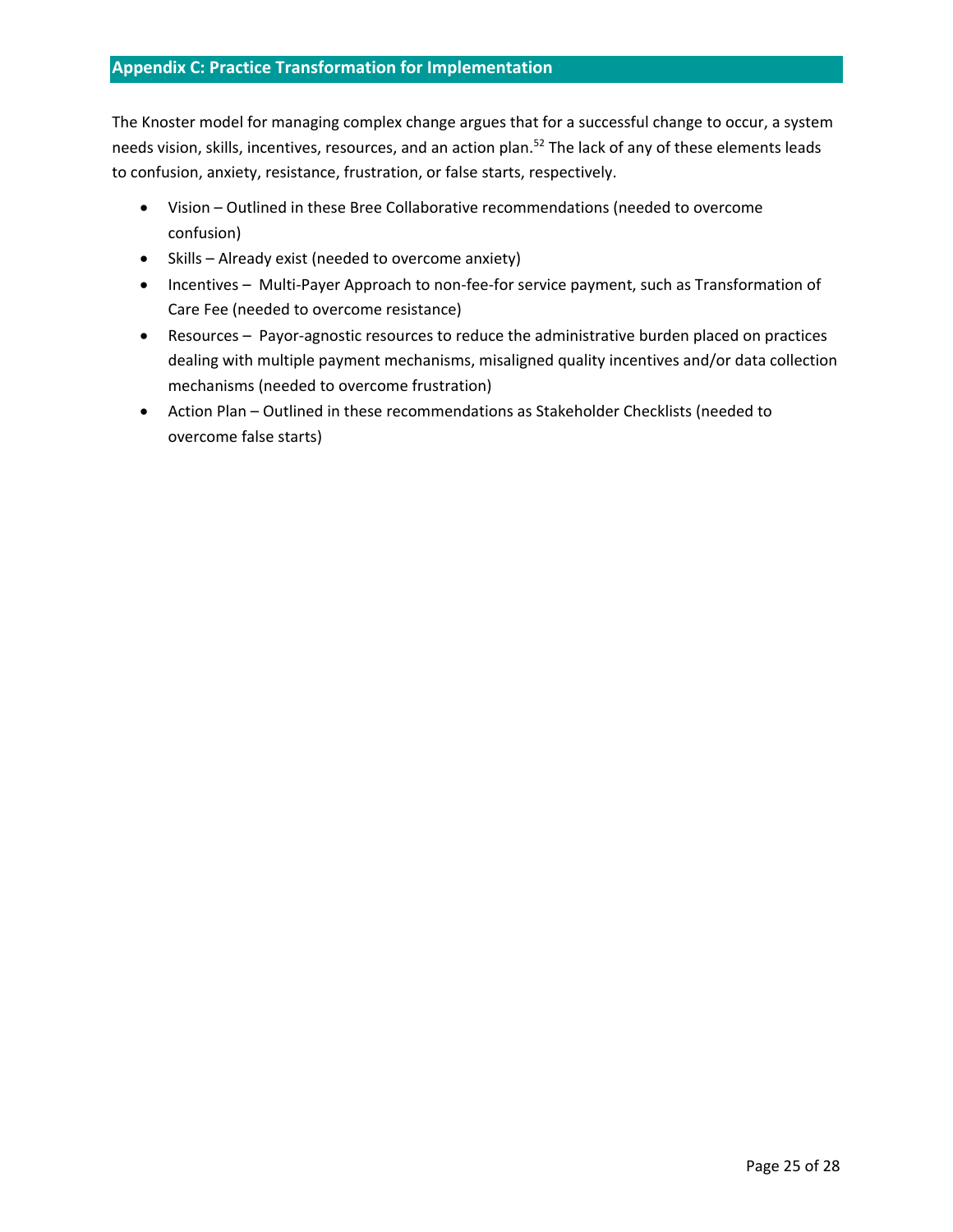<sup>4</sup> Penchansky R, Thomas JW. The concept of access: definition and relationship to consumer satisfaction. Med Care. 1981;19(2):127‐140. 1

5 Starfield B, Shi L, Macinko J. Contribution of primary care to health systems and health. Milbank Q. 2005;83(3):457‐502.

6 Shi L. Primary care, specialty care, and life chances. Int J Health Serv. 1994; 24(3):431-58.

<sup>7</sup> Vogel RL, Ackermann RJ. Is primary care physician supply correlated with health outcomes? Int J Health Serv. 1998; 28(1):183-96.

8 Levine DM, Landon BE, Linder JA. Quality and Experience of Outpatient Care in the United States for Adults With or Without Primary Care [published correction appears in JAMA Intern Med. 2019 May 1;179(5):733

<sup>9</sup> Macinko J, Starfield B, Shi L. Quantifying the health benefits of primary care physician supply in the United States. Int J Health Serv. 2007;37(1):111‐126.

<sup>10</sup> Brown EJ, Polsky D, Barbu CM, Seymour JW, Grande D. Racial Disparities In Geographic Access To Primary Care In Philadelphia. Health Aff (Millwood). 2016;35(8):1374‐1381.

 $11$  Access to Rural Health Care – A Literature Review and New Synthesis. Available:

[www.rupri.org/Forms/HealthPanel\\_Access\\_August2014.pdf](http://www.rupri.org/Forms/HealthPanel_Access_August2014.pdf)

<sup>12</sup> Washington State Office of Financial Management. Primary Care Expenditures Report Summary of current primary care expenditures and investment in Washington. December 2019.

<sup>13</sup> Yarnall KS, Pollak KI, Østbye T, Krause KM, Michener JL. Primary care: is there enough time for prevention?. Am J Public Health. 2003;93(4):635-641. doi:10.2105/ajph.93.4.635

<sup>14</sup> Institute of Medicine (IOM) A Manpower Policy for Primary Health Care. Washington, D.C.: National Academy of Sciences; 1978. IOM Publication 78-02.

<sup>15</sup> Starfield 1992

<sup>16</sup> Etz RS, Zyzanski SJ, Gonzalez MM, Reves SR, O'Neal JP, Stange KC. A New Comprehensive Measure of High-Value Aspects of Primary Care. Ann Fam Med. 2019;17(3):221‐230.

<sup>17</sup> Institute of Medicine (US) Committee on the Future of Primary Care; Donaldson MS, Yordy KD, Lohr KN, et al., editors. Primary Care: America's Health in a New Era. Washington (DC): National Academies Press (US); 1996. 2, Defining Primary Care. Available from: https://www.ncbi.nlm.nih.gov/books/NBK232631/

<sup>18</sup> Friedberg MW, Hussey PS, Schneider EC. Primary care: a critical review of the evidence on quality and costs of health care. Health Aff (Millwood). 2010;29(5):766‐772.

<sup>19</sup> Bailit MH, Friedberd MW, Houy ML. Standardizing the Measurement of Commercial Health Plan Primary Care Spending. Milbank Memorial Fund. July 2017.

<sup>20</sup> RCW 74.09.010. Available:<https://app.leg.wa.gov/rcw/default.aspx?cite=74.09.010>

<sup>21</sup> Cancer Stat Facts: Cancer of Any Site.<https://seer.cancer.gov/statfacts/html/all.html>

<sup>22</sup> US Preventive Services Task Force. Final Recommendation Statement Breast Cancer: Screening. January 11, 2016. Available: [www.uspreventiveservicestaskforce.org/uspstf/recommendation/breast-cancer-screening](http://www.uspreventiveservicestaskforce.org/uspstf/recommendation/breast-cancer-screening)

<sup>23</sup> US Preventive Services Task Force. Final Recommendation Statement Prostate Cancer: Screening. May 08, 2018. Available: [www.uspreventiveservicestaskforce.org/uspstf/recommendation/prostate-cancer-screening](http://www.uspreventiveservicestaskforce.org/uspstf/recommendation/prostate-cancer-screening)

<sup>24</sup> US Preventive Services Task Force. Final Recommendation Statement Colorectal Cancer: Screening. June 15,

2016. Available: [www.uspreventiveservicestaskforce.org/uspstf/recommendation/colorectal-cancer-screening](http://www.uspreventiveservicestaskforce.org/uspstf/recommendation/colorectal-cancer-screening) <sup>25</sup> US Preventive Services Task Force. Final Recommendation Statement Cervical Cancer: Screening. August 21,

2018. [www.uspreventiveservicestaskforce.org/uspstf/recommendation/cervical-cancer-screening](http://www.uspreventiveservicestaskforce.org/uspstf/recommendation/cervical-cancer-screening)

<sup>26</sup> Schmidt H. Chronic Disease Prevention and Health Promotion. 2016 Apr 13. In: H. Barrett D, W. Ortmann L, Dawson A, et al., editors. Public Health Ethics: Cases Spanning the Globe [Internet]. Cham (CH): Springer; 2016. Chapter 5. Available from: https://www.ncbi.nlm.nih.gov/books/NBK435779/

<sup>27</sup> American Medical Association. Health Promotion and Preventive Care. Code of Medical Ethics Opinion 8.11. [www.ama-assn.org/delivering-care/ethics/health-promotion-and-preventive-care](http://www.ama-assn.org/delivering-care/ethics/health-promotion-and-preventive-care)

<span id="page-27-0"></span><sup>1</sup> Blewett LA, Johnson PJ, Lee B, Scal PB. When a usual source of care and usual provider matter: adult prevention and screening services. *J Gen Intern Med*. 2008;23(9):1354–1360.

<sup>&</sup>lt;sup>2</sup> Primary Care Collaborative. Investing in Primary Care: A State-Level Analysis.

[www.pcpcc.org/resource/evidence2019](http://www.pcpcc.org/resource/evidence2019)

<sup>3</sup> Schwartz MD. Health care reform and the primary care workforce bottleneck. J Gen Intern Med. 2012;27(4):469‐ 472.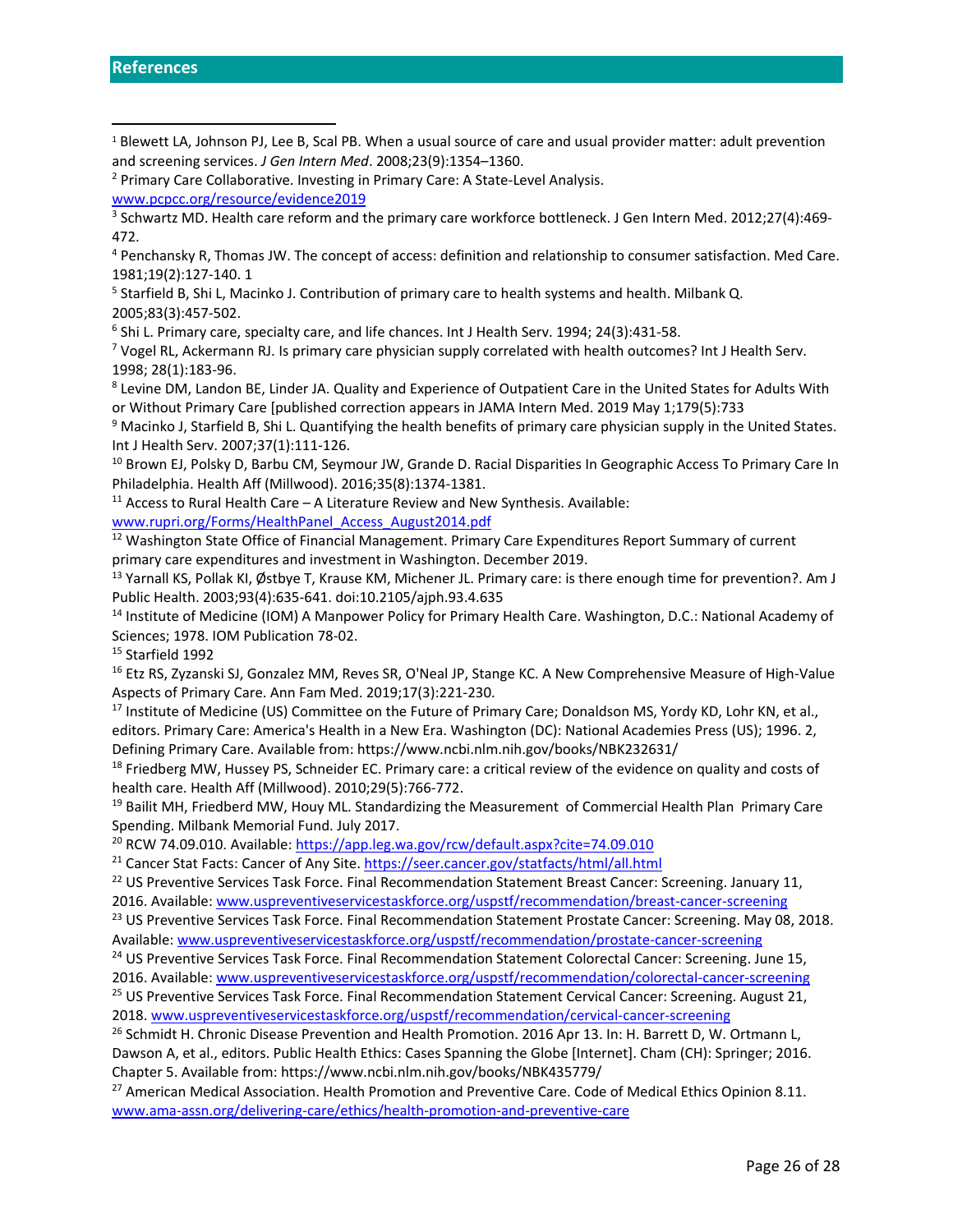<sup>28</sup> Elwyn G, Dehlendorf C, Epstein RM, Marrin K, White J, Frosch DL. Shared decision making and motivational interviewing: achieving patient-centered care across the spectrum of health care problems [published correction appears in Ann Fam Med. 2014 Jul-Aug;12(4):301]. Ann Fam Med. 2014;12(3):270-275.

 $^{29}$  Leff B, Reider L, Frick KD, Scharfstein DO, Boyd CM, Frey K, Karm L, Boult C. Guided care and the cost of complex healthcare: a preliminary report. Am J Manag Care. 2009 Aug;15(8):555-9. PMID: 19670959. Copy

<sup>30</sup> Wagner EH, Sandhu N, Coleman K, Phillips KE, Sugarman JR. Improving care coordination in primary care. Med Care. 2014 Nov;52(11 Suppl 4):S33-8.

<sup>31</sup>Care Coordination. Content last reviewed August 2018. Agency for Healthcare Research and Quality, Rockville, MD. <https://www.ahrq.gov/ncepcr/care/coordination.htm>

<sup>32</sup> Phillips C. Care Coordination for Primary Care Practice. J Am Board Fam Med. 2016 Nov 12;29(6):649-651. 33 NEJM Catalyst. What Is Care Coordination? January 1, 2018. Available:

<https://catalyst.nejm.org/doi/full/10.1056/CAT.18.0291>

<sup>34</sup> Kessler RC, Wang PS. The descriptive epidemiology of commonly occurring mental disorders in the United States. Annu Rev Public Health. 2008;29:115-29.

<sup>35</sup> Melek S. Milliman. Bending the Medicaid healthcare cost curve through financially sustainable medicalbehavioral integration. July 2012. Available[: www.milliman.com/uploadedFiles/insight/health](http://www.milliman.com/uploadedFiles/insight/health-published/pdfs/bending-medicaid-cost-curve.pdf)[published/pdfs/bending-medicaid-cost-curve.pdf.](http://www.milliman.com/uploadedFiles/insight/health-published/pdfs/bending-medicaid-cost-curve.pdf)

<sup>36</sup> Ciechanowski PS, Katon WJ, Russo JE. Depression and diabetes: impact of depressive symptoms on adherence, function, and costs. Arch Intern Med. 2000 Nov 27;160(21):3278-85.

<sup>37</sup> National Center for Health Statistics. FastStats Homepage Depression. Centers for Disease Control and Prevention. April 2016. Accessed: July 2016. Available[: www.cdc.gov/nchs/fastats/depression.htm.](http://www.cdc.gov/nchs/fastats/depression.htm) 

38 Gallo JJ, Zubritsky C, Maxwell J, Nazar M, Bogner HR, Quijano LM, Syropoulos HJ, Cheal KL, Chen H, Sanchez H, Dodson J, Levkoff SE; PRISM-E Investigators. Primary care clinicians evaluate integrated and referral models of behavioral health care for older adults: results from a multisite effectiveness trial (PRISM-e). Ann Fam Med. 2004 Jul-Aug;2(4):305-9.

<sup>39</sup> Butler M, Kane RL, McAlpin D, Kathol R, Fu SS, Hagedorn H, et al. Integration of Mental Health/Substance Abuse and Primary Care No 173 (Prepared by Minnesota Evidence-based Practice Center, Minneapolis, Minnesota under contract 290-02-0009). Agency for Healthcare Research and Quality Publication Number 09-E003. Rockville, MD: Agency for Healthcare Research and Quality, October 2008. Available:

[www.ahrq.gov/sites/default/files/wysiwyg/research/findings/evidence-based-reports/mhsapc-evidence](http://www.ahrq.gov/sites/default/files/wysiwyg/research/findings/evidence-based-reports/mhsapc-evidence-report.pdf)[report.pdf.](http://www.ahrq.gov/sites/default/files/wysiwyg/research/findings/evidence-based-reports/mhsapc-evidence-report.pdf)

<sup>40</sup> Tice JA, Ollendorf DA, Reed SJ, Shore KK, Weissberg J, Pearson SD. Integrating Behavioral Health into Primary Care: A Technology Assessment. Institute for Clinical And Economic Review. June 2, 2015. [https://icer](https://icer-review.org/wp-content/uploads/2016/01/BHI_Final_Report_0602151.pdf)[review.org/wp-content/uploads/2016/01/BHI\\_Final\\_Report\\_0602151.pdf](https://icer-review.org/wp-content/uploads/2016/01/BHI_Final_Report_0602151.pdf)

<sup>41</sup> Washington State Health Care Authority. Shared Decision Making. 2018. Accessed: November 2018. Available: [www.hca.wa.gov/about-hca/healthier-washington/shared-decision-making.](http://www.hca.wa.gov/about-hca/healthier-washington/shared-decision-making) 

 $42$  Elwyn G, Scholl I, Tietbohl C, Mann M, Edwards AG, Clay C, et al. "Many miles to go ...": a systematic review of the implementation of patient decision support interventions into routine clinical practice. *BMC Med Inform Decis Mak*. 2013;13 Suppl 2:S14.

43 Shay LA, Lafata JE. Where is the evidence? A systematic review of shared decision making and patient outcomes. *Med Decis Making.* 2015;35:114–31.

<sup>44</sup> Arterburn D, Wellman R, Westbrook E, Rutter C, Ross T, McCulloch D, et al. Introducing decision aids at Group Health was linked to sharply lower hip and knee surgery rates and costs. *Health Aff (Millwood).* 2012 Sep;31(9):2094-104.

<sup>45</sup> Stacey D, Légaré F, Col NF, Bennett CL, Barry MJ, Eden KB, et al. Decision aids for people facing health treatment or screening decisions. *Cochrane Database Syst Rev.* 2014 Jan 28;(1):CD001431.

<sup>46</sup> https://www.oregon.gov/oha/HPA/dsi-pcpch/Documents/TA-Guide.pdf

 $47$  Mehrotra A, Adams JL, Thomas JW, McGlynn EA. The effect of different attribution rules on individual physician cost profiles. Ann Intern Med. 2010;152(10):649‐654

<sup>48</sup> Blewett LA, Johnson PJ, Lee B, Scal PB. When a usual source of care and usual provider matter: adult prevention and screening services. *J Gen Intern Med*. 2008;23(9):1354–1360. doi:10.1007/s11606-008-0659-0 When a Usual Source of Care and Usual Provider Matter: Adult Prevention and Screening Services

<sup>49</sup> Starfield B, Shi L, Macinko J. Contribution of primary care to health systems and health. Milbank Q. 2005;83(3):457-502.